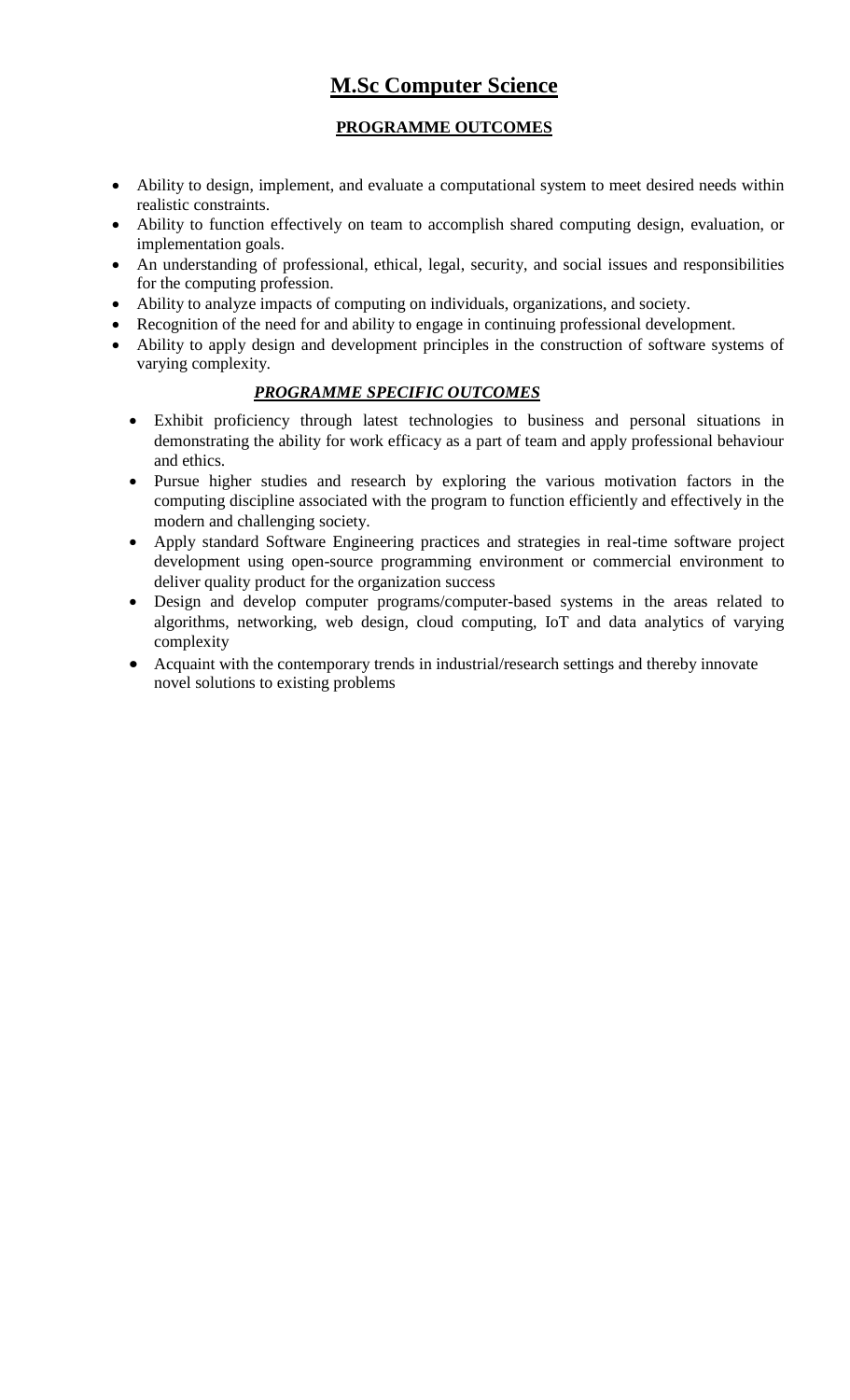## M.SC- COMPUTER SCIENCE - COURSE STRUCTURE UNDER CBCS SYSTEM

(For the candidates admitted from the year 2016-2017 onwards)

| <b>SEMESTER</b> | <b>COURSE</b>         | <b>SUBJECT TITLE</b>                            | <b>SUBJECT CODE</b> | INSTR. HOURS WEEK | CREDIT | <b>EXAM HOURS</b> | <b>MARKS</b> |            | TOTAL |
|-----------------|-----------------------|-------------------------------------------------|---------------------|-------------------|--------|-------------------|--------------|------------|-------|
|                 |                       |                                                 |                     |                   |        |                   | <b>INT</b>   | <b>ESE</b> |       |
|                 | Core Course $-I$      | Advanced Java Programming                       | P16CS1C1            | 6                 | 5      | 3                 | 25           | 75         | 100   |
| I               | Core Course - II      | J2EE Programming Lab                            | P16CS1C2P           | 6                 | 5      | 3                 | 40           | 60         | 100   |
|                 | Core Course $-$ III   | Data Mining Concepts and Techniques             | P16CS1C3            | 6                 | 5      | 3                 | 25           | 75         | 100   |
|                 | Core Course $-$ IV    | <b>Advanced Operating System</b>                | P16CS1C4            | 6                 | 5      | 3                 | 25           | 75         | 100   |
|                 | Elective Course - I   | Object Oriented Systems Design                  | P16CS1E1            | 6                 | 5      | 3                 | 25           | 75         | 100   |
|                 |                       |                                                 |                     | 30                | 25     |                   |              |            | 500   |
| П               | Core Course $- V$     | Mobile Computing                                | P16CS2C5            | 6                 | 5      | 3                 | 25           | 75         | 100   |
|                 | Core Course - VI      | Mobile Computing Lab                            | P16CS2C6P           | 6                 | 5      | 3                 | 40           | 60         | 100   |
|                 | Core Course - VII     | Advanced Microprocessors & Micro<br>Controllers | P16CS2C7            | 6                 | 5      | 3                 | 25           | 75         | 100   |
|                 | Core Course - VIII    | Cryptography and Network Security               | P16CS2C8            | 6                 | 5      | 3                 | 25           | 75         | 100   |
|                 | Elective Course - II  | Principles of Compiler Design                   | P16CS2E2            | 6                 | 5      | 3                 | 25           | 75         | 100   |
|                 |                       |                                                 |                     | 30                | 25     |                   |              |            | 500   |
|                 | Core Course $-$ IX    | Grid Computing                                  | P16CS3C9            | 6                 | 5      | 3                 | 25           | 75         | 100   |
| Ш               | Core Course $-X$      | Web Development Lab                             | P16CS3C10P          | 6                 | 5      | 3                 | 40           | 60         | 100   |
|                 | Core Course - XI      | Principles of Software Testing                  | P16CS3C11           | 6                 | 5      | 3                 | 25           | 75         | 100   |
|                 | Core Course - XII     | Embedded System                                 | P16CS3C12           | 6                 | 5      | 3                 | 25           | 75         | 100   |
|                 | Elective Course - III | Research Methodology                            | P16CS3E3            | 6                 | 5      | 3                 | 25           | 75         | 100   |
|                 |                       |                                                 |                     | 30                | 25     |                   |              |            | 500   |
| IV              | Core Course - XIII    | Open Source Technologies                        | P16CS4C13           | $\overline{4}$    | 3      | 3                 | 25           | 75         | 100   |
|                 | Core Course - XIV     | Open Source Technologies Lab                    | P16CS4C14P          | 6                 | 3      | 3                 | 40           | 60         | 100   |
|                 | Elective Course - IV  | Human - Computer Interaction                    | P16CS4E4            | 5                 | 3      | 3                 | 25           | 75         | 100   |
|                 | Elective Course - V   | <b>Soft Computing</b>                           | P16CS4E5            | 5                 | 3      | 3                 | 25           | 75         | 100   |
|                 | Project Work          | Project Work                                    | P16CS4PW            | 10                | 3      | 3                 | $***$        | $***$      | 100   |
|                 |                       |                                                 |                     | 30                | 15     |                   |              |            | 500   |
| <b>TOTAL</b>    |                       |                                                 |                     |                   | 90     |                   |              |            | 2000  |

\*\* Dissertation – 80 Marks and Viva Voce Examinations – 20 Marks

CHAIRMAN BOARD OF STUDIES IN COMPUTER SCIENCE CONTROLLER EXAMINATIONS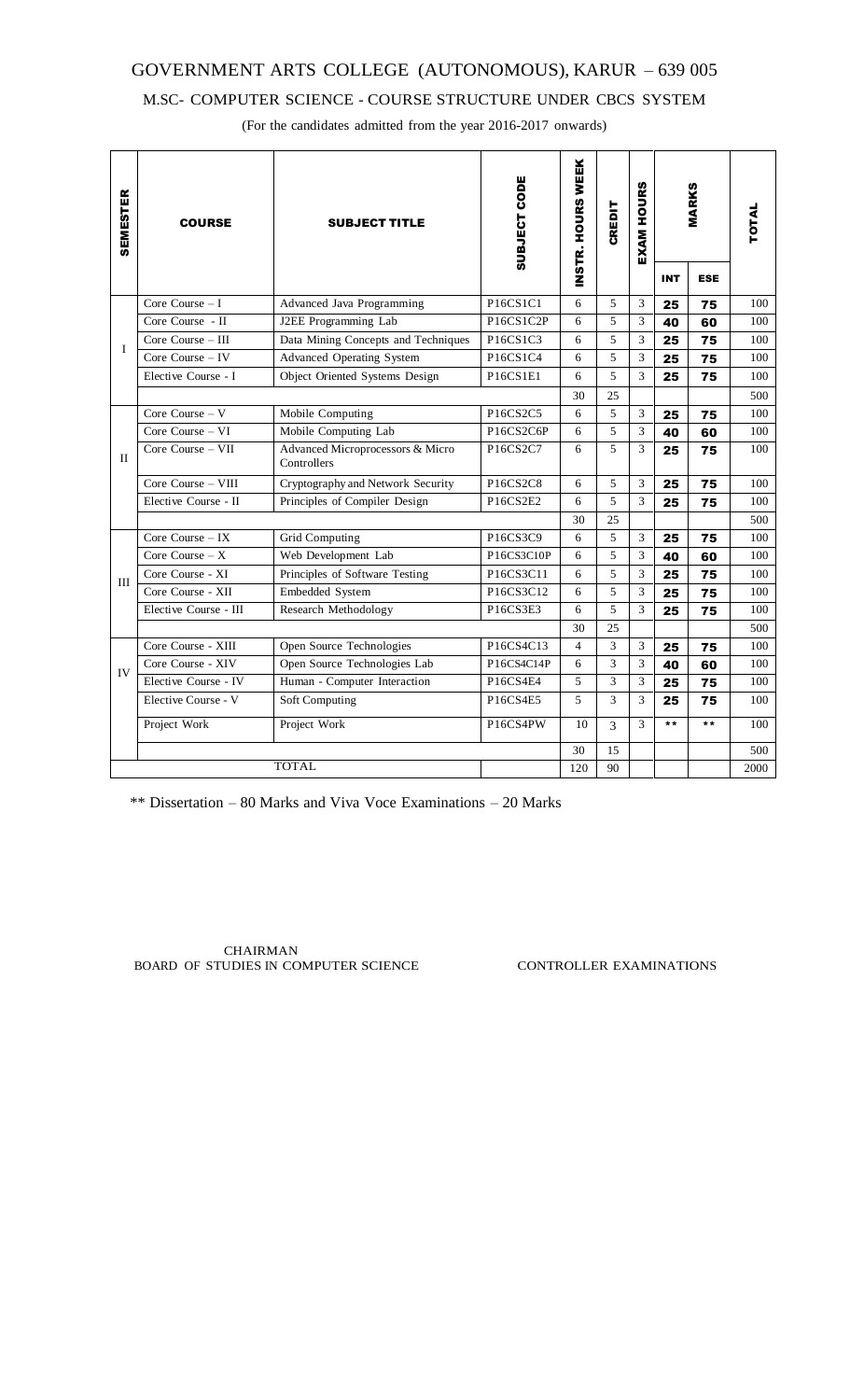## Sl. No.: Subject Code: P16CS1C1 GOVERNMENT ARTS COLLEGE (AUTONOMOUS) KARUR-05

M.Sc., COMPUTER SCIENCE –I- SEMESTER – CORE COURSE -I

(For the candidates admitted from the year 2016 -17 onwards)

### ADVANCED JAVA PROGRAMMING

### To remember the basic concepts of OOPs and HTML tags.

- To develop the knowledge for Networking and Event handling.
- Working with Windows, Graphics and Text.
- To learn AWT controls, Layout managers and Menus.
- To gain the knowledge of Java Beans and Swings.

#### UNIT I

Introducing Classes and Methods: - Class fundamentals – Methods - Constructors, Packages and Interfaces: Packages- Importing Packages – Interfaces, The Applet Class: Applet Basics – Applet Architecture – An Applet skeleton – The HTML Applet Tag – getDocumentBase() and getCodeBase().

#### UNIT II

Networking: Networking Basics- Java and the Net- InetAddress- TCP/IP Client Sockets – URL – TCP/IP Server Sockets- Datagrams, – Event Handling: The Delegation Handling Mechanisms – Delegation Event Model – Event Class – Event Listener Interfaces.

#### UNIT III

Introducing the AWT: Working with windows, Graphics and Text: AWT Classeswindow fundamentals- working with Frame Windows- Working with Graphics- Working with color and fonts, Using AWT Controls, Layout Managers and Menus: Control Fundamentals - Labels – Buttons – Check Box Group - Choice Controls – Using Lists – Understanding Layout Managers – Menu bars and Menus – Dialog Boxes – File Dialog.

#### UNIT IV

Java Beans : What is Java Bean?- - Advantages of Java Bean- Application Builder Tools-Using the Bean Developer Kit- JAR files-Introspection – Developing a Simple Bean Using the BDK- Using Bound Properties – Using Bean Info Interface- Constrained Properties – persistence –customizes – The Java Beans API - Using Bean builder – A Tour of Swing: Applet – Icons and Labels – Text Fields – Buttons – Combo boxes – tabbed Panes – Scroll panes – trees – Tables .

#### UNIT V

Servlets : Background - The life cycle of a Servlet – Using Tomcat for servlet Development – A simple Servlet – The Servlet API – The javax.servlet Package – Reading Servlet parameters – Javax.Servlet.HTTP package - Handling HTTP requests and responses – using Cookies – Session Tracking – Security Issues.

#### TEXT BOOK:

1. The Complete Refernce Java2 , Herbert Schildt, Fifth Edition, Tata Mcgraw Hill

#### REFERENCES:

- 1. Patrick Naughton " Complete Reference Java 2" Tata McGraw Hill , 2003
- 2. Elliotte Rustry Harold " Java Network Programming" "O" Ralley Publications, 2000
- 3. E.Balagurusamy "Programming with Java" Tata McGraw Hill, 2<sup>rd</sup> Edition, 2008.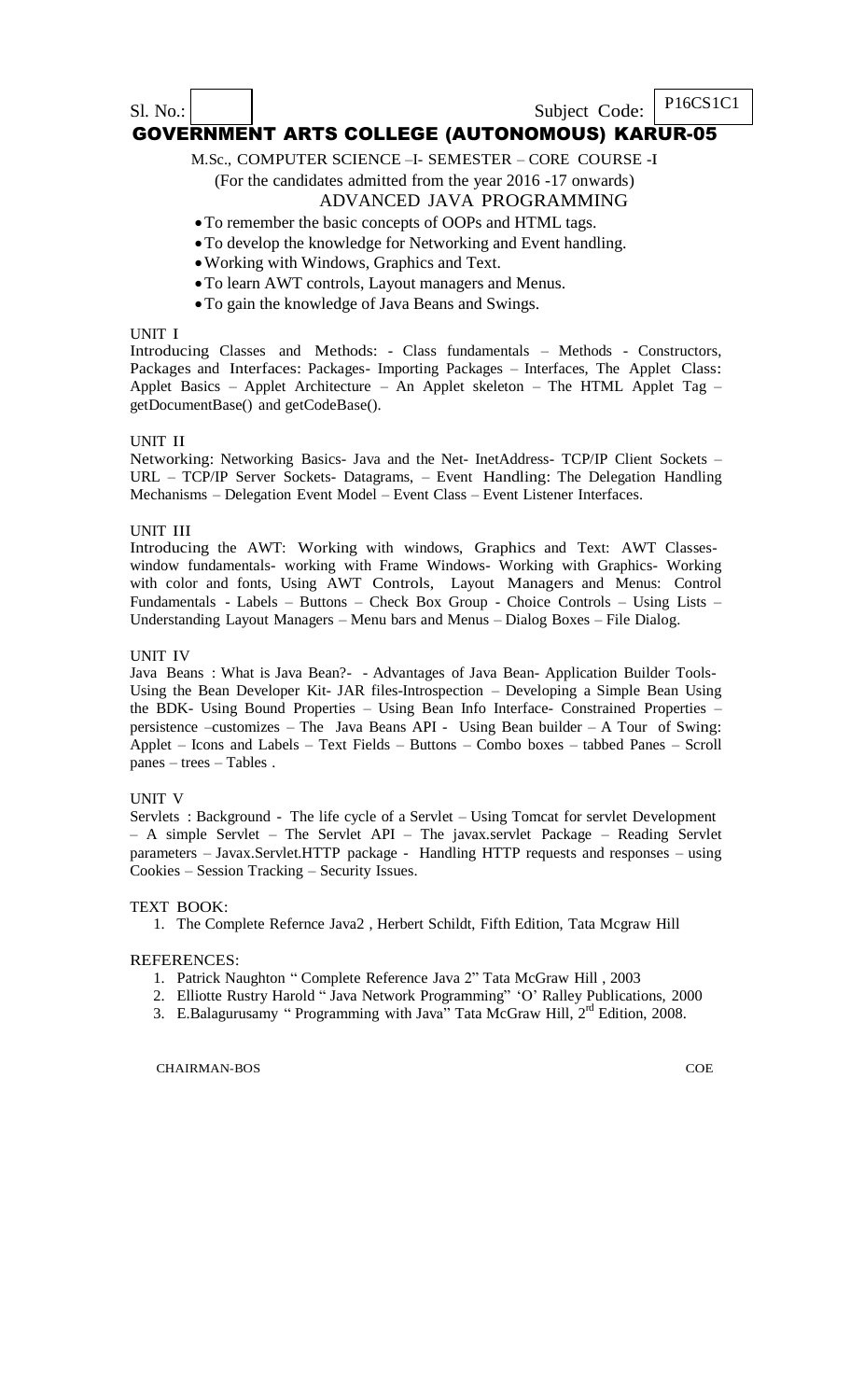Sl. No.: Subject Code: P16CS1C2P

# GOVERNMENT ARTS COLLEGE (AUTONOMOUS) KARUR-05

M.Sc., COMPUTER SCIENCE – I SEMESTER – CORE COURSE - II

(For the candidates admitted from the year 2016 -17 onwards)

## J2EE PROGRAMMING LAB

- To implement classes, functions, constructors and destructors.
- To develop user defined package and interfaces in java.
- To know, how to connect a database using JDBC connections.
- To learn how to transfer files from server to client.
- To develop a java program using Swing and Java beans.
	- 1. Program to implement simple classes to understand objects, member functions and constructors
	- 2. Program to develop User defined Packages in Java
	- 3. Program to implement Interfaces
	- 4. Program to implement AWT
	- 5. Program to Implement Applet
	- 6. Write a Java program using any five Controls
	- 7. Write a Program to Transfer file from server to client
	- 8. Program using Swing
	- 9. Program to Implement Java Beans
	- 10.Develop a Chat program in Java
	- 11.Write a java networking program to implement a simple Server that listens to a client Input.
	- 12.Write a Java program to Insert, Delete, records from a table using JDBC concept.
	- 13.Write a Java program to Update and select records from a table using

JDBC concept.

- 14.Write a Java server program which instantiate two remote objects, register them with naming service, and waits for clients to invoke methods on the remote objects.
- 15.Develop a Java Program using Servlet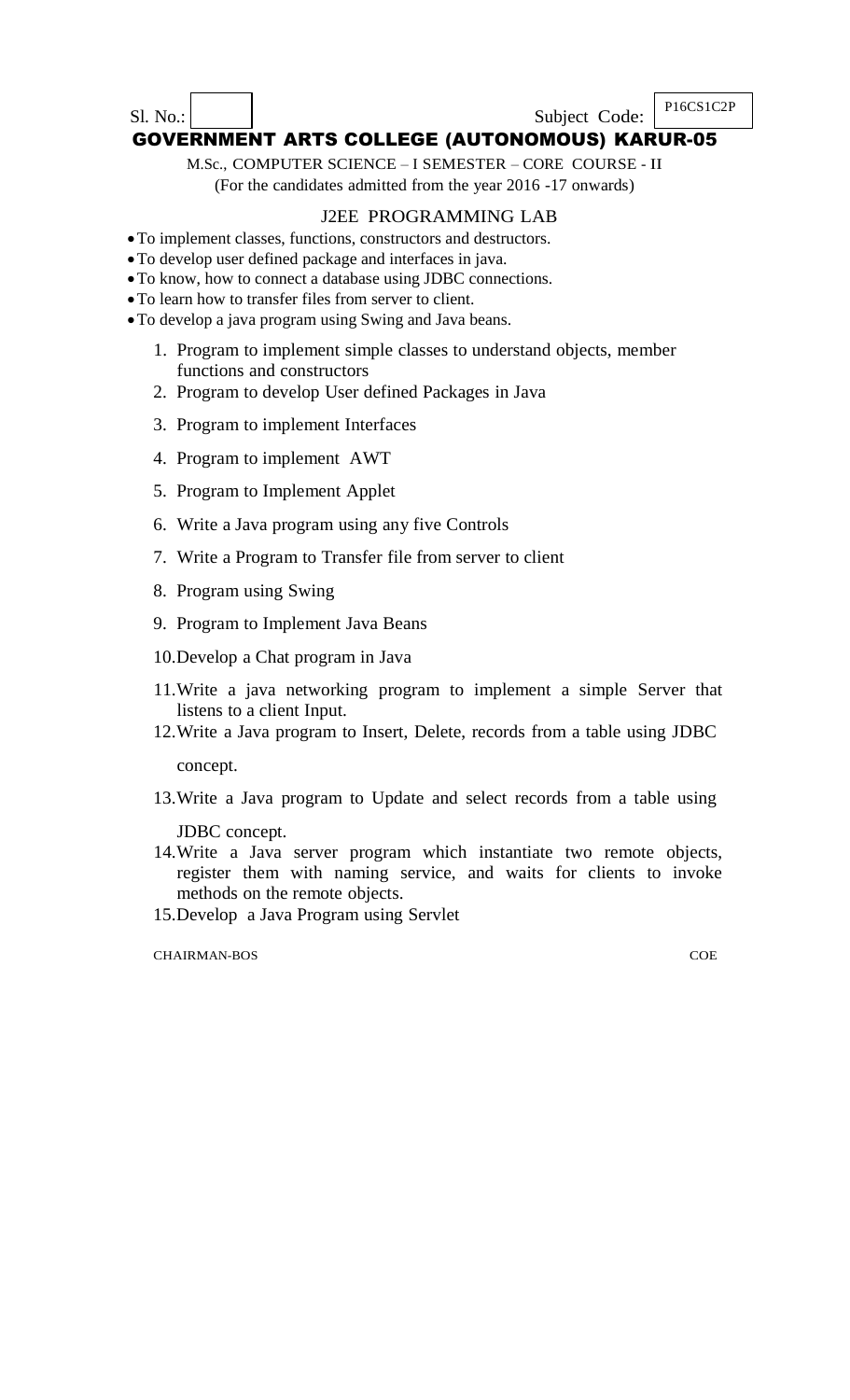Sl. No.: Subject Code:

## GOVERNMENT ARTS COLLEGE (AUTONOMOUS) KARUR-05

M.Sc., COMPUTER SCIENCE – I SEMESTER – CORE COURSE - III

(For the candidates admitted from the year 2016 -17 onwards)

DATA MINING CONCEPTS AND TECHNIQUES

- Students can be well versed in all data mining algorithms, methods of evaluation.
- Impart the knowledge to students on accumulate the data from large dataset and analyze for an specific application
	- Make the students to hope up with the emerging technologies using data mining.
- Analyze the problem domain, use the data collected in enterprise apply the appropriate data mining technique, interpret and visualize the results

UNIT I

Introduction:- Data mining- definition, importance, motivation , kinds of data; data mining functionalities; Classification of data mining systems, data mining task primitives, Integration of a Data Mining System with a Database or Data Warehouse System , Major Issues in Data Mining. UNIT II

Data Pre-processing:- Descriptive Data summarization, Data cleaning, Data Integration and transformation, Data Reduction, Data Discretization and concept Hierarchy Generation-Mining Frequent Patterns, Associations, and Correlations:- Basic Concepts- Efficient and Scalable Frequent Item set Mining Methods - Mining Various Kinds of Association Rules - From Association Mining to Correlation Analysis - Constraint- Based Association Mining UNIT III

Data Warehouse and OLAP Technology:- Definition-Data Warehouse Architecture-From Data Warehouse to Data Mining

Classification and Prediction:- Definition, Classification by Decision Tree Induction, Bayesian Classification, Rule-Based Classification, Other Classification Methods:- Genetic Algorithms, Rough Set Approach, FuzzySet Approaches. Prediction:- Linear Regression, Nonlinear Regression, Other regression Based methods.

UNIT IV

Cluster Analysis:- Types of Data in Cluster Analysis, A Categorization of Major Clustering Methods, Partitioning Methods , Hierarchical Methods , Grid-Based Methods, Model-

Based Clustering Methods.

Graph Mining- Social Network Analysis – Multirelational Data Mining. UNIT V

Web Mining:- Web Mining Definition- Web Content Mining- Web Structure Mining- Web Usage Mining – Text Mining- Unstructured Text- Episode Rule Discovery for Texts – Hierarchy of Categories- Text Clustering.

TEXT BOOKS:-

1. Jiawei Han, Micheline Kamber, and Jian Pei, Data Mining: Concepts and Techniques,

3rd ed., Morgan Kaufmann, 2011

2. Arun K.Pujari, "Data Mining Techniques", Universities Press (India) Private Limited, First edition , 2001.

REFERENCE:

1. Introduction to Data Mining with case studies by GK Gupta, PHI pvt. Ltd., Third printing 2009.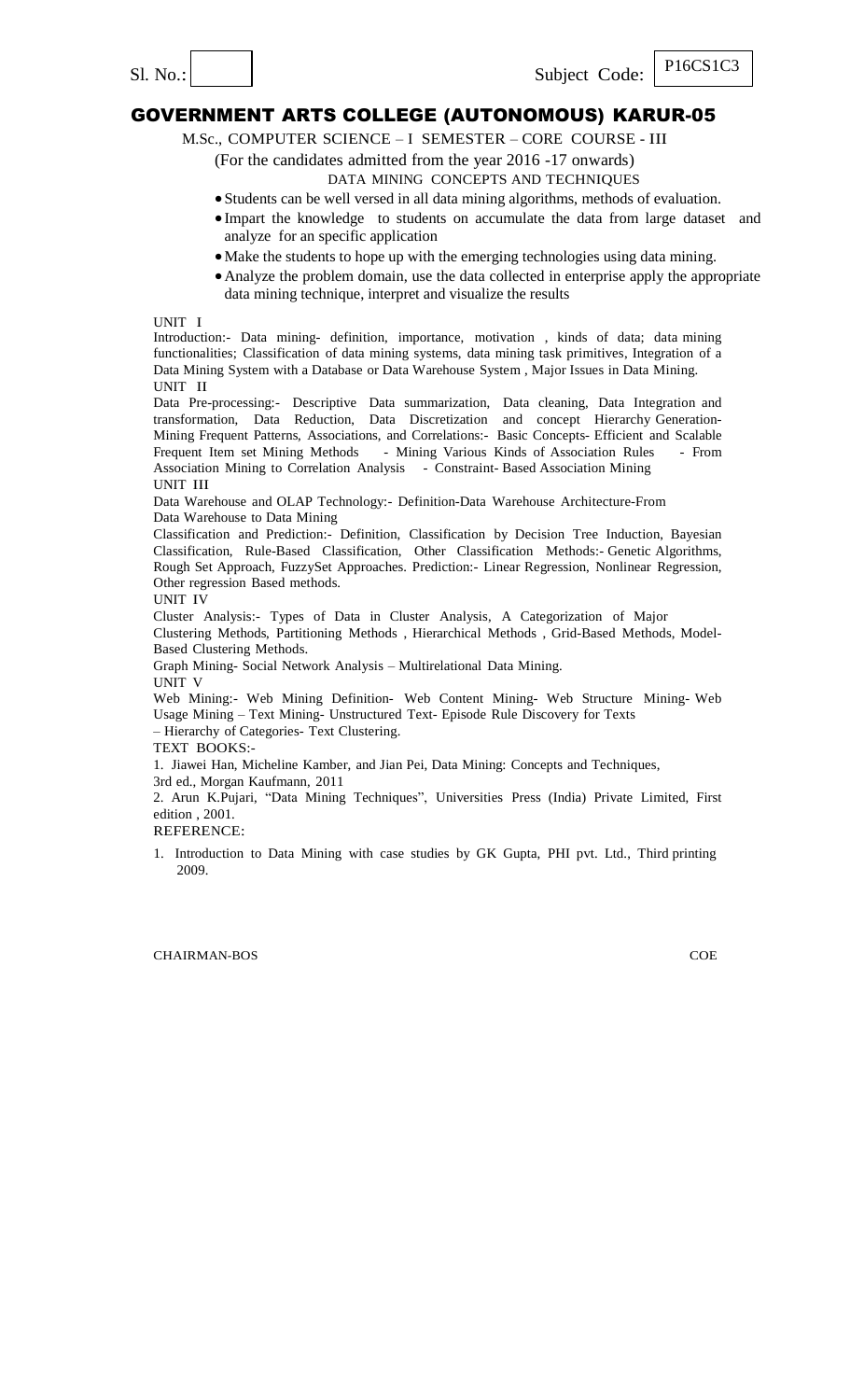P16CS1C4

## GOVERNMENT ARTS COLLEGE (AUTONOMOUS) KARUR-05

M.Sc., COMPUTER SCIENCE – I SEMESTER – CORE COURSE - IV

(For the candidates admitted from the year 2016 -17 onwards)

## ADVANCED OPERATING SYSTEM

- Student will be able to understand the basic components of a operating system and the interactions among the various components.
- To understand various issues in Inter Process Communication.
- To study the need for special purpose operating system with the advent of new emerging technologies.
- Identify use and evaluate the storage management policies with respect to different storage management technologies.

#### UNIT I

Operating system structures: System components-Operating system services-System calls-System programs-System structure-Virtual machines-System design and implementation-System generation.

Processes: Process concept-Process scheduling- Operations and processes-Cooperating processes- Interprocess communication- Communication in client server systems.

#### UNIT II

Threads: Overview-Multithreading model-Threading issues-Pthreads-Solaris 2threads-Window 2000 threads- Linux threads-Java threads.

CPU scheduling: Basic concepts- Scheduling criteria-Scheduling algorithms-Multiple processor scheduling-Real time scheduling-Algorithm evaluations-Processor scheduling models. UNIT III

Process synchronization: Background-The critical section problem-Synchronization hardware-Semaphores-Classic problems of synchronization-Critical regions-Monitors-OS synchronization-Atomic transactions.

Deadlocks: System model-Deadlock characterization-Methods for handling deadlocks- Deadlock prevention-Deadlock avoidance-deadlock detection-Recovery from deadlock. UNIT IV

Memory Management: Background-Swapping-Contiguous memory allocation-Paging-Segmentation –Segmentation with paging.

Virtual memory: Background –Demand paging-Process creation-Page replacement-Allocation of frames-Thrashing-Operating-system examples-Other consideration. UNIT V

Distributed Systems: Distributed system structure-Background-Topology-Network types-Communication-Communication protocols-Robustness-Design issues-An Example: Networking. Stateful Versus Stateless service.

Distributed Coordination: Event ordering - Mutual exclusions – Atomicity -Concurrency control - Deadlock handling - Election Algorithm-Reaching agreement.

TEXT BOOK:

1. "Operating system concepts", Silberschatz, Galvin, Gagne, Wiley Publications, 6<sup>th</sup> **Edition** 

#### REFERENCE:

1. William Stallings, "Operating System", Second edition, Maxvell McMillan, International Editions 1997.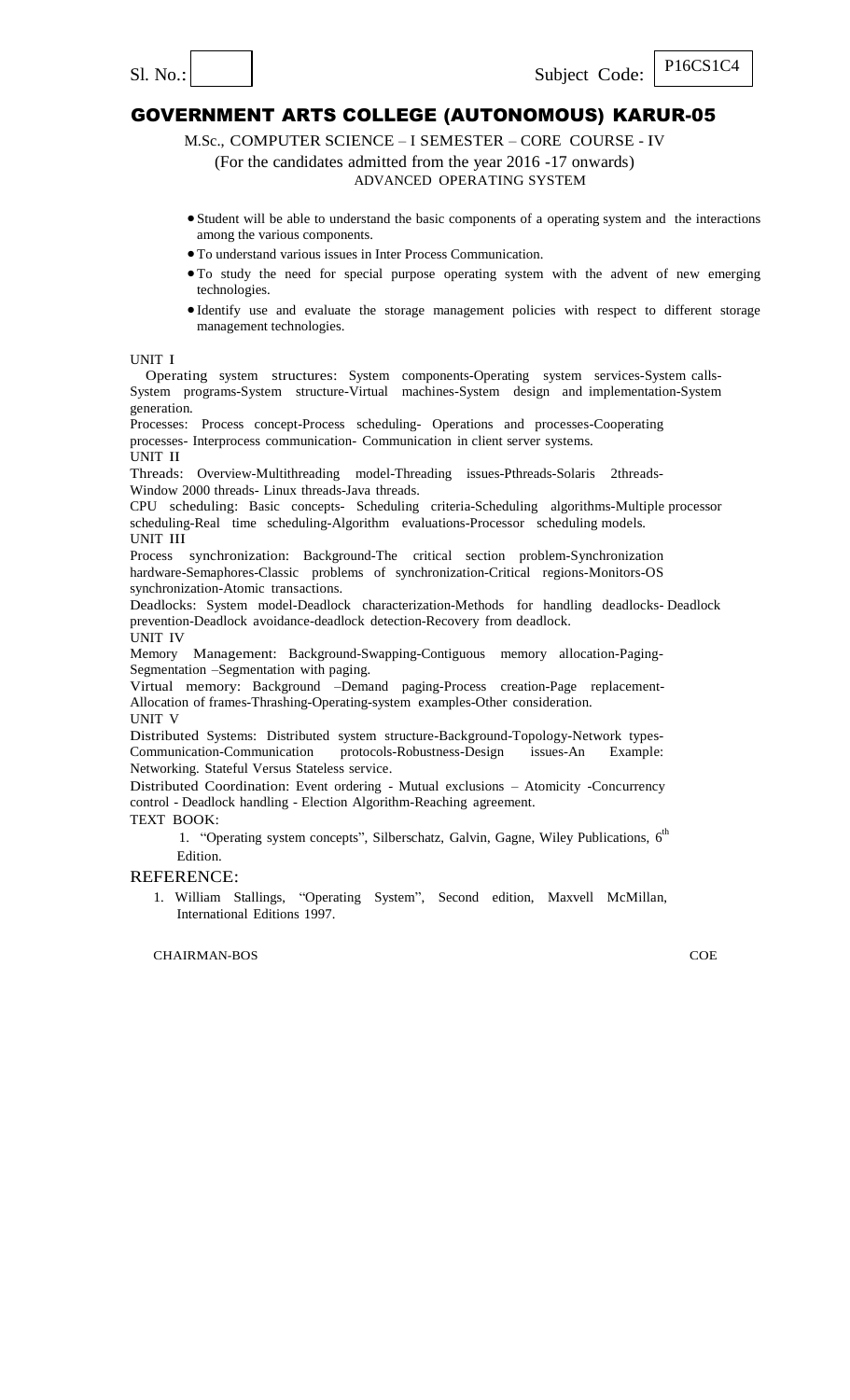M.Sc., COMPUTER SCIENCE – I SEMESTER – ELECTIVE COURSE - I

(For the candidates admitted from the year 2016 -17 onwards)

## OBJECT ORIENTED SYSTEMS DESIGN

- Understanding the insight and knowledge into analyzing and designing software using different object-oriented modeling techniques.
- Specify, analyze and design the use case driven requirements for a particular system.
- Explore and analyze different analysis and design models.

UNIT I • Ability to deliver robust software components.

OBJECT BASIS: Object Oriented Philosophy - Object - Object State, behaviors and methods. Encapsulation and information hiding Class hierarchy -polymorphism, Object relationships and association - aggregation, object containment - Meta classes – Object Oriented System Development Life Cycle

### UNIT II

OBJECT ORIENTED METHODOLOGIES: Introduction - Rumbaugh et al."s Object Modeling - Booch Methodology - Jacobson et al. Methodology – Patterns - Frame works - Unified approach.

### UNIT III

OBJECT ORIENTED ANALYSIS: Business Object Analysis - Use case driven approach - Use case model – Developing effective communication . Object analysis – Approaches for identifying classes - Noun phrase approach – Common class patterns approach – Classes, Responsibilities and Collaborators

IDENTIFYING OBJECT RELATIONSHIPS AND METHODS: Introduction – Associations, Super – sub class relationship,  $A - part - of$  relationship – Aggregation – Introduction to UML diagrams.

### UNIT IV

OBJECT ORIENTED DESIGN: Object Oriented design process - Design axioms – corollaries - design patterns - designing classes – Design philosophy – The Process – class visibility – Refining attributes – Designing methods and protocols

### UNIT V

SOFTWARE QUALITY ASSURANCE: Introduction Quality assurance tests -Testing strategies – Test cases – Test plan – continuous testing

SYSTEM USABILITY AND MEASURING USER SATISFACTION: - Introduction – usability testing – User satisfaction test – case study

TEXT BOOK:

1. Ali Bahrami, "Object Oriented Systems Development" Irwin-McGraw Hill, New Delhi, International editions.

### REFERENCE:

1. Grady Booch, "Object Oriented Analysis and Design with applications", II edition, Addition Wesley.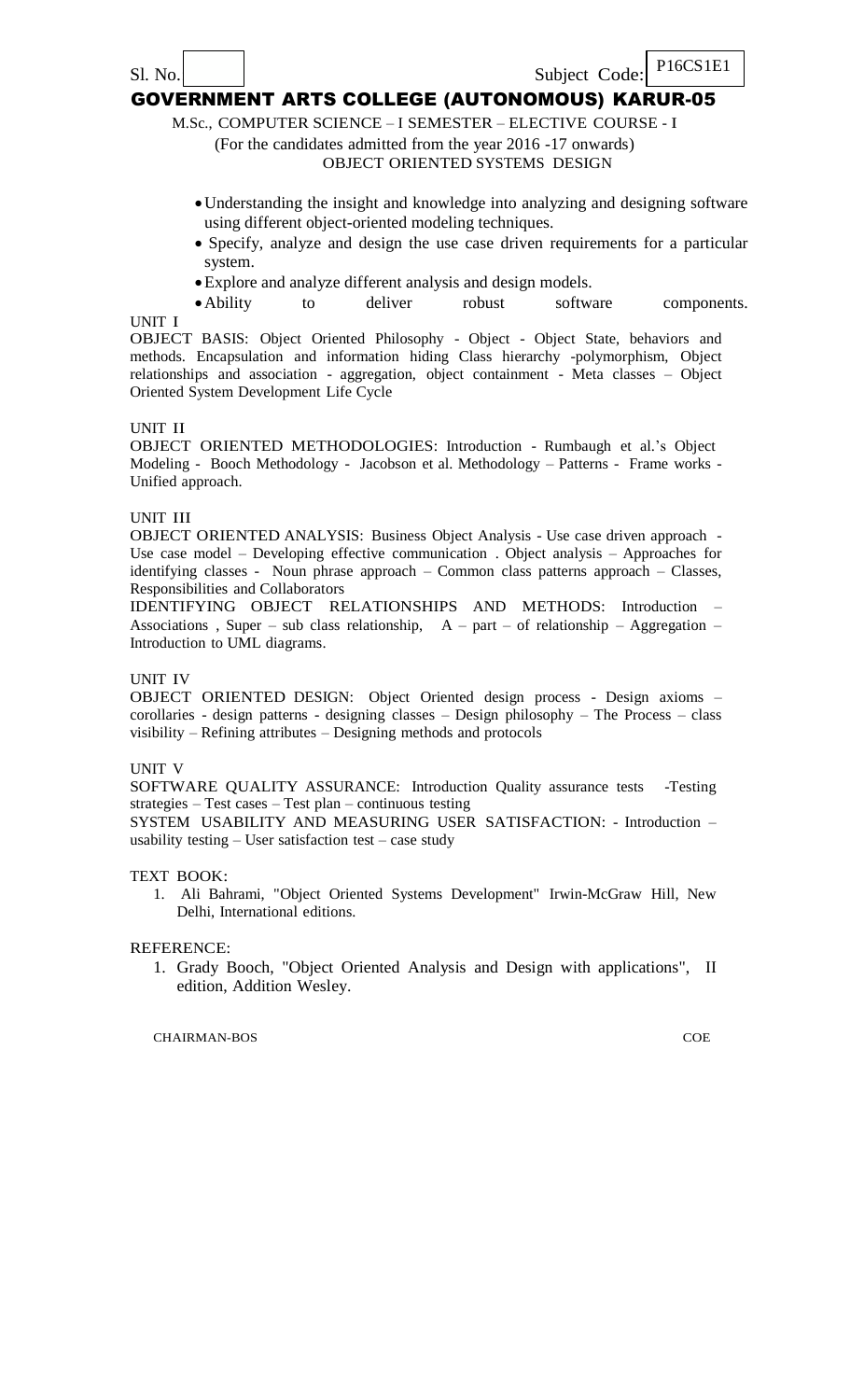Sl. No.:  $\begin{array}{c|c|c|c} \hline \text{S1. No.:} & \text{P16CS2C5} \end{array}$ 

### GOVERNMENT ARTS COLLEGE (AUTONOMOUS) KARUR-05

M.Sc., COMPUTER SCIENCE – II SEMESTER – CORE COURSE - V (For the candidates admitted from the year 2016 -17 onwards)

### MOBILE COMPUTING

- Offers insight into the mobile-to-network access technologies including HSPA, LTE, 3G+, 4G, and 5G, and mobile-computing technologies.
- Includes numerous examples of devices, mobile application development languages, computing environment, and operating systems.
- Contains topics on mobile databases, security protocols, mobile ad hoc and wireless sensor networks, and application server, client-server, enterprise server, and cloud-server based computing.
- Provides programs and sample codes for building successful mobile applications.

UNIT - I : Why Android? -The Open Handset Alliance -The Android Execution Environment - Creating an Android Development Environment -Hello, Android - HelloWorld - Writing HelloWorld -Running HelloWorld- The Project Root Folder - The Source Folder (src) -The Resource Folder (res) - First Steps: Building and Running the MicroJobs Application - Digging a Little Deeper: What Can Go Wrong? Running an Application on the T- Mobile Phone - Initialization Parameters in AndroidManifest.xml - Initialization in MicroJobs.java.

UNIT - II : Debugging Android – The Tools – Eclipse Java Editor - The Debugger - Logcat - Android - Debug Bridge (adb) - DDMS: Dalvik Debug Monitor Service - Traceview - The ApiDemos Application Application Setup in the Manifest File - Test Your Application - Attach an End User License Agreement If Desired- Si gnin g Your Application - Retesting Your Application - Publishing on Android Market - Signing Up As an Android Developer

UNIT III : Persistent Data Storage: SQLite Databases and Content Providers - Databases Basic Structure of the MicroJobsDatabase Class - Reading Data from the Database - Modifying the Database - Content Providers - Introducing NotePad - Content Providers -Consuming a Content Provider - Location and Mapping - Location- Based Services - Mapping - The Google Maps Activity -The MapView and MapActivity -Working with MapViews - MapView and MyLocationOverlay Initialization -Pausing and Resuming a MapActivity - Controlling the Map with Menu Buttons - Controlling the Map with the KeyPad -Location Without Maps -The Manifest and Layout Files - Connecting to a Location Provider and Getting Location Updates Updating the Emulated Location

UNIT - IV : Building a View -Android GUI Architecture -The Model -The View -The Controller- Putting It Together -Assembling a Graphical Interface - Wiring Up the Controller-Listening for Key Events - Alternative Ways to Handle Events - A Widget Bestiary -Android Views TextView and EditText -Button and ImageButton- Adapters and AdapterViews - CheckBoxes, RadioButtons and Spinners -ViewGroups - Gallery and GridView - ListView and ListActivity - ScrollView - TabHost - Layouts -Frame Layout - LinearLayout - TableLayout - AbsoluteLayout -RelativeLayout

UNIT - V : Drawables - Telephony State Information and Android Telephony Classes -Operations Offered by the android.telephony Package -Package Summary -Limitations on What Applications Can Do with the Phone - Example: Determining the State of a Call -Android Telephony Internals --Inter-Process Communication and AIDL in the android.internal.telephony Package - The android.internal.telephony Package - The android.internal.telephony.gsm Package – Exploring Android Telephony Internals – Android and VoIp. Text Book:

1. Android Application Development - R.Roger, J.Lombardo, Z.Mednieks and B.meike, O"Reilly, shroft publishers and Distributors Pvt Ltd, New Delhi, 2010.

Reference:

1. Rajkamal, "Mobile Computing", Oxford University Press,2012.

CHAIRMAN-BOS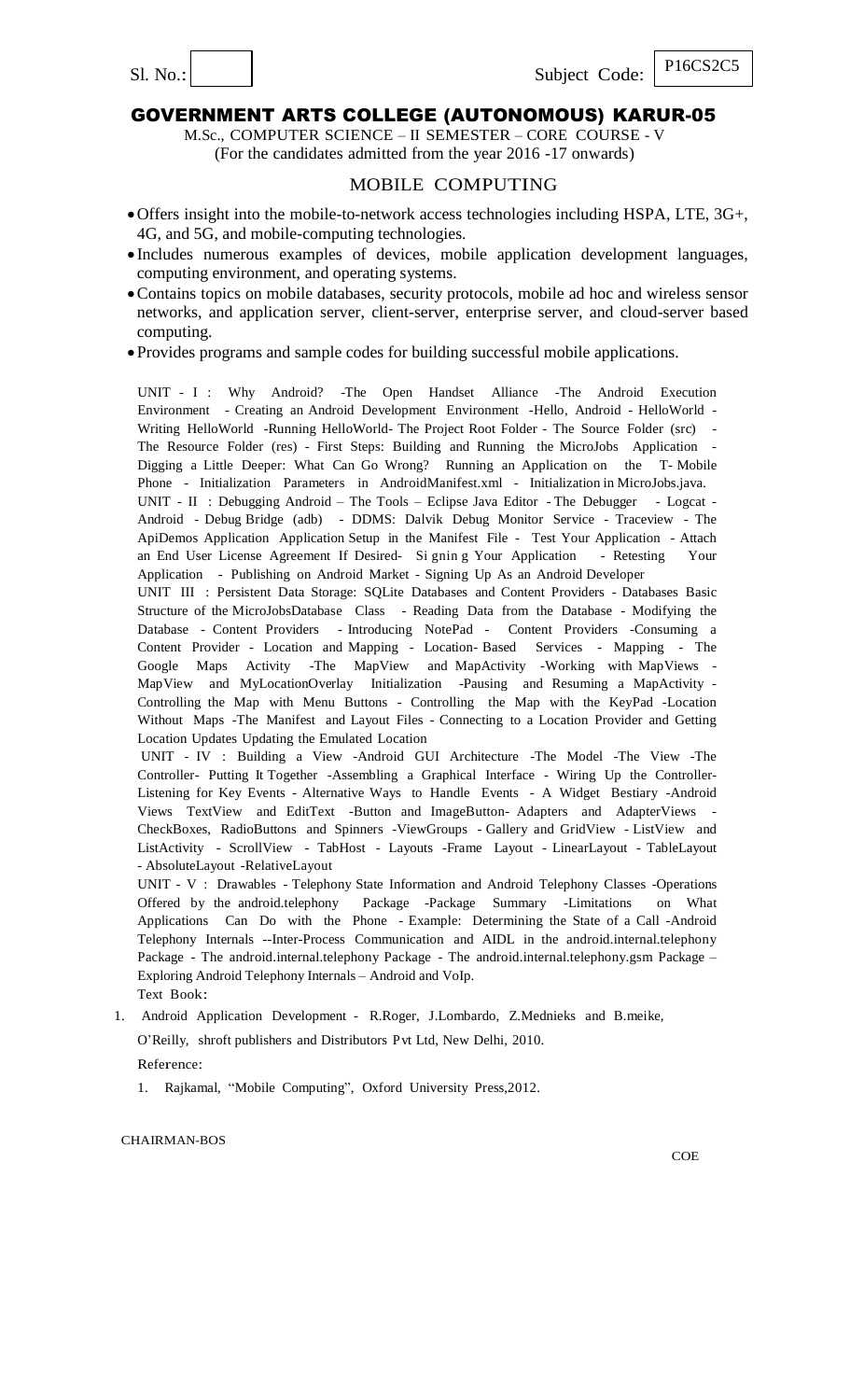M.Sc., COMPUTER SCIENCE – II SEMESTER – CORE COURSE - VI (For the candidates admitted from the year 2016 -17 onwards)

#### MOBILE COMPUTING LAB

- ANDROID Application Development Lab needed to implement rich Android applications for the Android mobile platform.
- Student will build the code, compile, execute, and debug mobile applications using the Java for Android programming language and Eclipse to develop programs using advanced programming concepts.
	- 1. Create an Application which deals with the Android Content Providers.
	- 2. Create Application using Android Layouts.
	- 3. Create Application using Android Views.
	- 4. Create Application using Android Events.
	- 5. Create an Application which uses Files.
	- 6. Create an Application which uses Preference and Notifications.
	- 7. Create Application to Create, Modify and Query an SQLite Database.
	- 8. Create an Application for Querying web services and Parsing response.
	- 9. Create Application which uses the concept of Services and Background threats.
	- 10. Creating Android Audio and Video Application.
	- 11. Create an Application which uses Map-Activity and points the locations onto the Map Locations.
	- 12. Create an Application with One-Time and Long Running Background Task as Service.
	- 13. Create an Application with Repeating Alarms.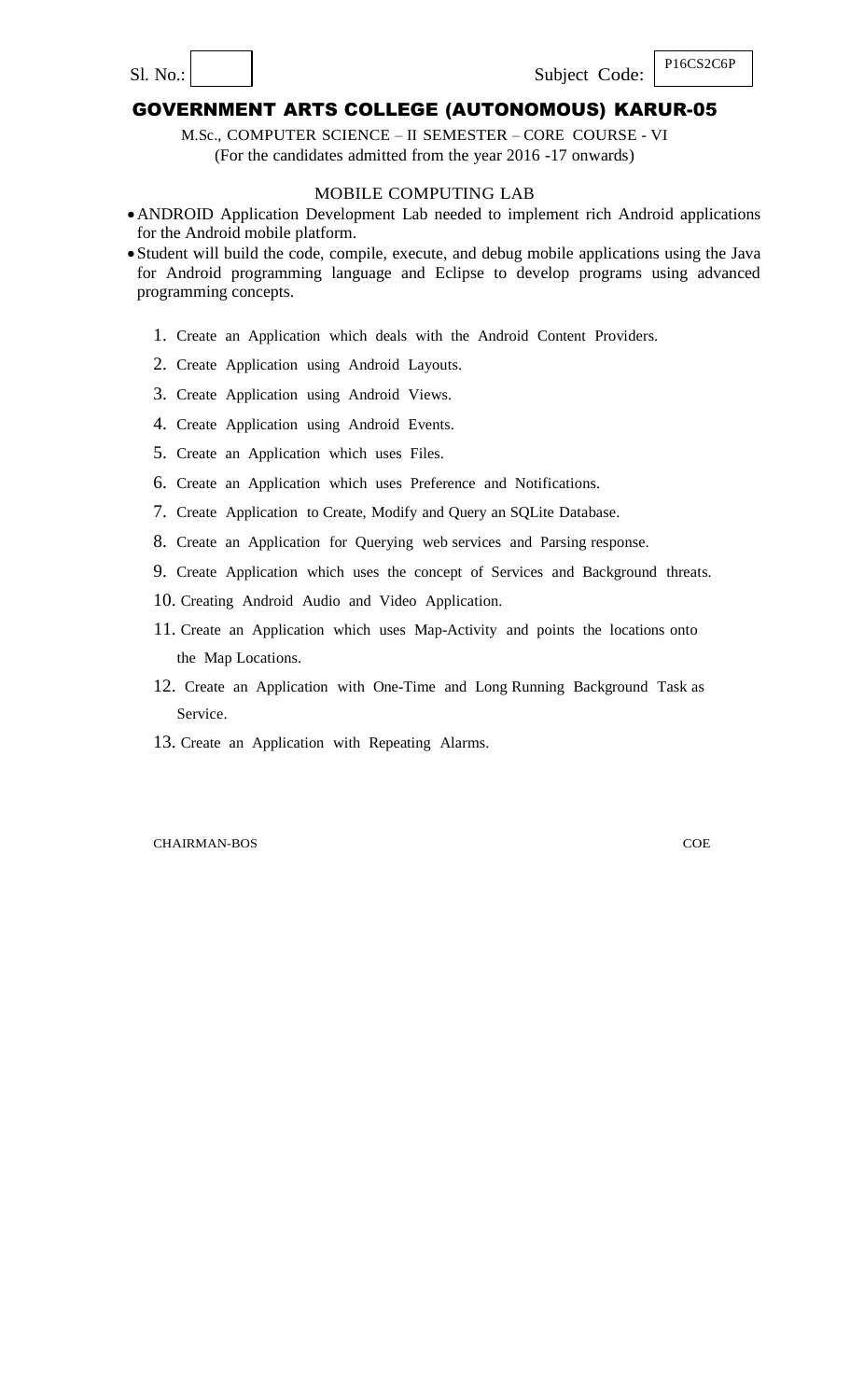M.Sc., COMPUTER SCIENCE – II SEMESTER – CORE COURSE - VII (For the candidates admitted from the year 2016 -17 onwards)

#### ADVANCED MICROPROCESSORS AND MICROCONTROLLERS

To create less expensive and less complex circuitry

- It allows electronic automation in situations where a full-sized computer is not needed
- To crate automatically managed inventions and appliances
- Ability to execute big and generic applications

#### Unit  $-I$ :

The Processors:8086/8088: Register Organisation of 8086 – Architecture – Signal Descriptions of  $8086$  – Physical Memory Organisation – General Bus Operation – I/O Addressing Capability – Special Processor Activities – Minimum Mode 8086 System and Timings – Maximum Mode 8086 System and Timings.

#### Unit - II:

8086/8088 Instruction Set and Assembler Directives: Machine Language Instruction Formats – Addressing Modes of 8086 – Instruction set of 8086/8088.

Assembly Language Programs: Addition of two numbers – Addition of a Series of 8-Bit numbers – Find out the Largest number – Find the Even and Odd numbers – Move a String of Data Words.

#### Unit – III:

80286-80287- A Microprocessor with Memory Management and Protection: Salient Features of 80286 – Internal Architecture of 80286 – Signal Descriptions of 80286 – Real Addressing Mode – Protected Virtual Address Mode (PVAM)

#### Unit  $-IV$ :

80386-80387 and 80486 – The 32 Bit Processors: Salient Features of 80386DX – Architecture and Signal Descriptions of 80386 – Register Organisation of 80386 – Addressing Modes – Data Types of 80386 – Real Addressing Mode of 80386 – Protected Mode of 80386 – Segmentation – Paging.

#### Unit  $-V$ :

An Introduction to Microcontrollers 8051 and 80196: Intel"s Family of 8-bit Microcontrollers – Architecture of 8051 – Signal Descriptions of 8051 – Register Set of 8051 – Instruction Set of 8051.

Text Book: "Advanced Microprocessors and Peripherals" by A.K. Ray and K.M.Bhurchandi, Tata McGraw Hill, New Delhi 2002.

Reference Book: "Microprocessor and Microcontrollers", A. Nagoor Kani, 2<sup>nd</sup> Edition, McGraw Hill Publication.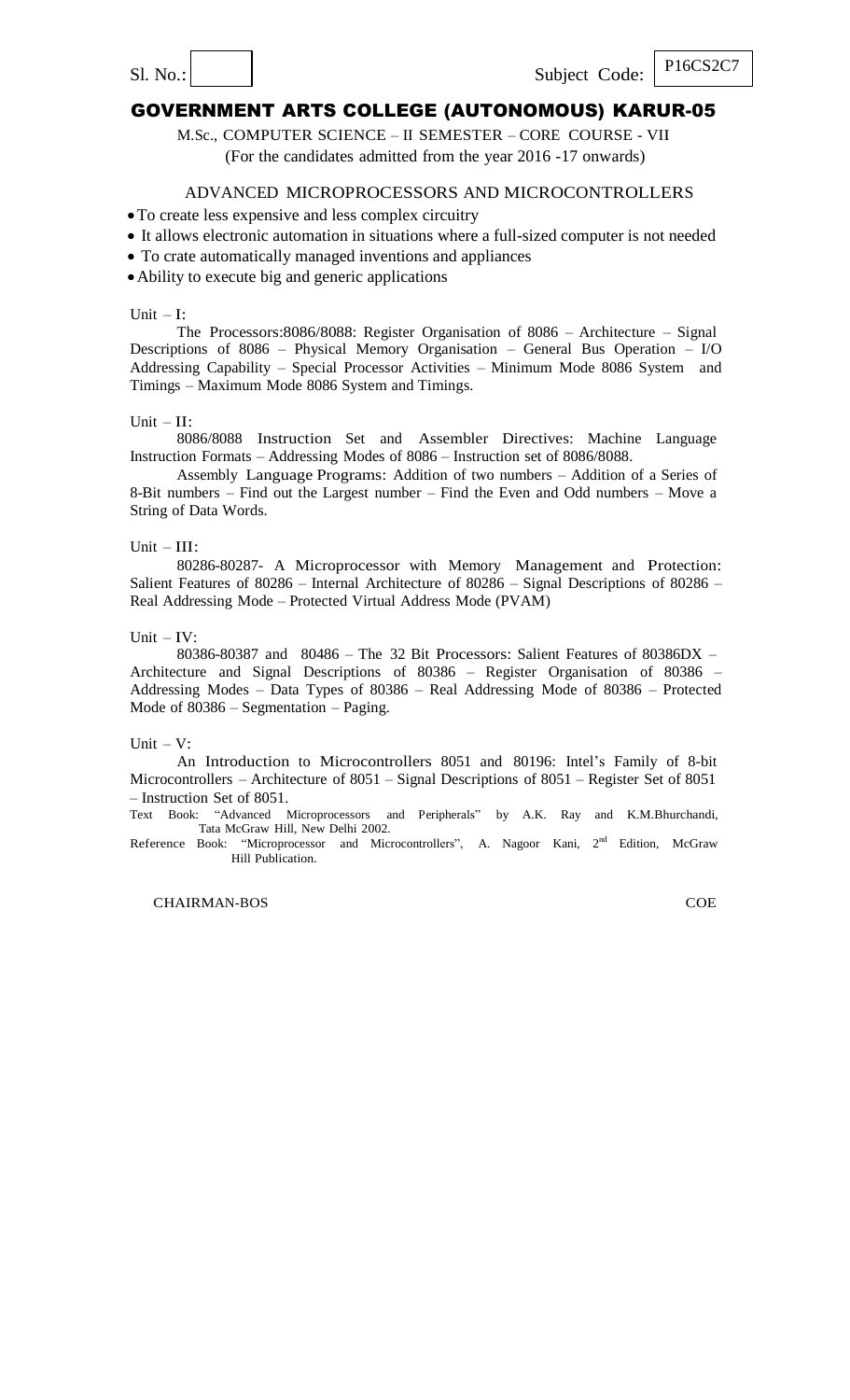M.Sc., COMPUTER SCIENCE – II SEMESTER – CORE COURSE - VIII

(For the candidates admitted from the year 2016 -17 onwards)

### CRYPTOGRAPHY AND NETWORK SECURITY

To learn the basics of security goals and cryptographic attack.

- To understand the concepts of Mathematics of cryptography.
- To know the knowledge of traditional symmetric-key.
- To understand the concepts of Advanced Encryption Standard (AES) and Data Encryption Standard (DES).
- To learn the concepts of RSA Cryptosystem and Security of application layer.

#### Unit –I:

Introduction: Security Goals - Cryptographic Attack - Service and Mechanism – Techniques – The Rest of the Book – Mathematics of Cryptography: Inter Arithmetic – Modular Arithmetic – Matrices – Linear Congruence.

#### Unit  $-$  II:

Traditional symmetric-Key Ciphers: Introduction – Substitution Ciphers – Transposition Ciphers – Stream and Block Ciphers – Introduction to Modern Symmetric-Key Ciphers: Modern Block Ciphers – Modern Stream Ciphers.

#### Unit – III:

Data Encryption Standard(DES): Introduction – DES Structure – DES Analysis – Security of DES – Multiple DES – Conventional Encryption Algorithms – Examples of Block Ciphers Influenced by DES – Advanced Encryption Standard (AES): Introduction – Transformations – Key Expansion – The AES Ciphers – Examples – Analysis of AES.

Unit IV:

Asymmetric-Key Cryptography: Introduction – RSA Cryptosystem – Rabin Cryptosystem – ElGamal Cryptosystem – Elliptic Curve Cryptosystems – Security at the Application Layer: PGP and S/MIME: E-Mail-PGP – S/MIME.

Unit V:

Security at the Transport Layer: SSL and TLS: SSL Architecture – Four Protocols – SSL Message Formats – Transport Layer Security – Security at the Network Layer: IPSec: Two Modes – Two Security Protocols – Security Association - Security Policy – Internet Key Exchange (IKE) – ISAKMP.

Text Book: "Cryptography and Network Security " by Behrouz A.Forouzan, Debdeep Mukhopadhyay, 2<sup>nd</sup> Edition, McGraw-Hill Companies, Inc., New York, 2010.

#### Reference Book:

William Stallings, "Cryptography and Network Security – Principles and Practice". PHI, Third edition 2003.

- 1. Johannes A. Buchnan, "Introduction to Cryptography". Springer Verlag
- 2. Atul Kahate, "Cryptography and Network Security", TMH.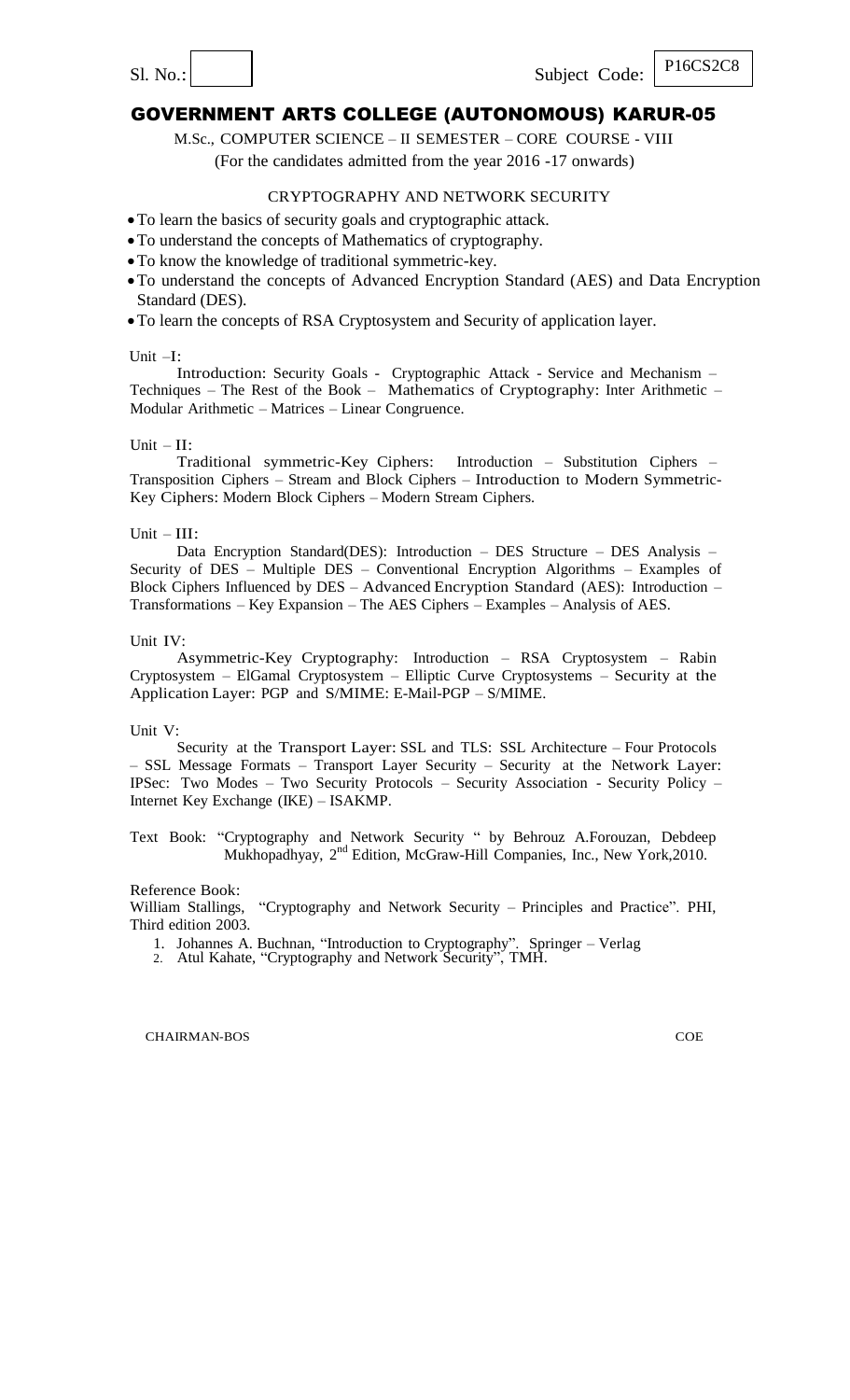M.Sc., COMPUTER SCIENCE – II SEMESTER – ELECTIVE COURSE - II

(For the candidates admitted from the year 2015 -16 onwards)

### PRINCIPLES OF COMPILER DESIGN

- To learn working of compiler and non compiler applications.
- State and scrutinizing the lexical, syntactic and semantic structures of advanced language features.
- Understanding the techniques of Diminishing the memory using code optimization
- To know about compiler generation tools and techniques

#### UNIT I

Introduction to compiler : compilers and translators – structure of a compiler – Finite state automation and lexical analysis – the role of the lexical analyzer - A simple approach to the design of lexical analyzer – regular expressions- Finite automata (NFA , DFA ) regular expression to finite automata – minimizing the number of states of DFA - a language for specifying lexical analyzers- implementation of lexical analyzer.

### UNIT II

Context free grammars - Deviation and parse trees – Parser – Shift–reduce parsing – Operator–precedence parsing – Top–Down –parsing - Predictive parsers.

#### UNIT III

Syntax directed translation : syntax directed translation scheme- Implementation of syntax–Directed Translators – Intermediate Code – postfix notation – parse trees and syntax – Three – address codes, Quadruples and triples – Translation of assignment statements.

#### UNIT IV

Symbol tables: contents of symbol table - Data structure for symbol tables – Run time storage administration: Implementation of a simple stack allocation Scheme Implementation of block structured languages – error detection and recovery : Errors – Lexical phase error – syntactic phase error- semantic errors.

#### UNIT V

Code optimization: principle sources of optimization – Loop Optimization – DAG representation of basic blocks – Value numbers and algebraic laws – code generation: Object Programs – problems in code generation – A machine model- A simple code Generation.

### TEXT BOOK:

1. Alferd V. Aho, Jeffery D. Ullman, "Principles of Compiler Design" Pearson Education, New Delhi 2002. (chapters 1,3-57,9-12,15)

REFERENCES:

- 1. William A. Barrett, Rodney M. Bates, David A. Gustafson and John D. Couch –"Compiler Construction Theory and Practice", Galgotia Publication Co., 1990
- 2 . Jean Paul Trembley and Paul G. Soreson "Thee theory and Practice of Complier Writing" McGraw Hill 1985.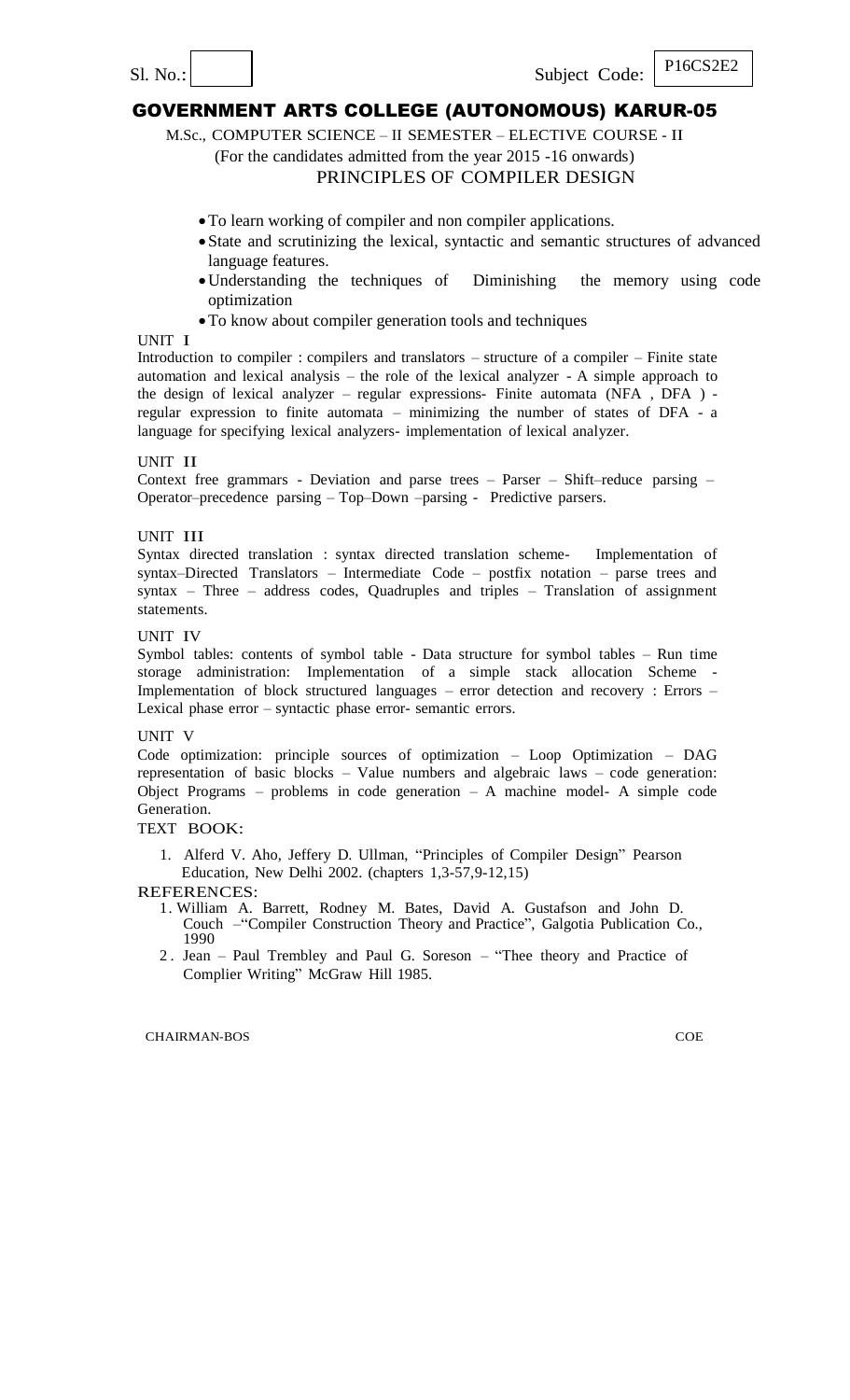M.Sc., COMPUTER SCIENCE – III SEMESTER – CORE COURSE - IX

(For the candidates admitted from the year 2016 -17 onwards)

### GRID COMPUTING

Enables the virtualization of distributed computing resources

Discovery and scheduling of tasks and workflow.

Data communications distributing the problem data where and when it is required

Provisioning and distributing application codes to specific system nodes

Application partitioning that involves breaking the problem into discrete pieces

#### UNIT-l

Introduction to High Performance Computing: Early Grid Activities, Current Grid Activities, Grid Business Areas, Grid Applications. Grid Computing Organizations and Their Roles: Developing Grid Standards & Best Practice Guidelines , Developing Grid Computing Toolkits & Frameworks, Grid-Based Solutions to Solve Computing, Data, and Network Requirements, Building and Using Grid-Based Solutions Commercially. UNIT-ll

Grid Computing Anatomy: The Grid Problem, The Grid Computing Roadmap: Autonomic Computing, Business on demand and infrastructure virtualization, Service orientation Architecture and Grids, Semantic Grids. Open Grid Service Architecture (OGSA), Some Sample use cases that drive the OGSA, The OGSA platform components, UNIT-lll

Open Grid Services Infrastructure (OGSI): Introduction , Grid services, A High level introduction to OGSI, Technical details of OGSI specification, Introduction to Service Data concepts, Grid service-Naming and change management recommendation, OGSA Basic Service.

### UNIT-IV

The Grid Development Toolkits: GlobusGT3 Toolkit: Architecture: GT3 Architecture model, Globus GT3 Toolkit: Programming Model: Introduction service programming model ,

#### UNIT-V

Golbus GT3 Toolkit: Implementation. GlobusGT3 Toolkit: Hi: Acme search service implementation in top-down approach, GlobusGT3 Toolkit: High-Level Services: Resources Discovery and Monitoring, Resources Allocation Data Management, Information Services, Index Services, Resource Information Provider Service, Resource Management Services, Data Management Services.

#### TEXT BOOK:

1.JoshyJoseph, CraigFellenstein-Grid Computing, Pearson Education,2004.

REFERENCES:

1.AhmarAbbas-Grid Computing-A Practical Guide to Technology and Applications, Firewall Media, 2006.

2.Vladimir Silva – Grid Computing for Developers,DreamtechPress,2006.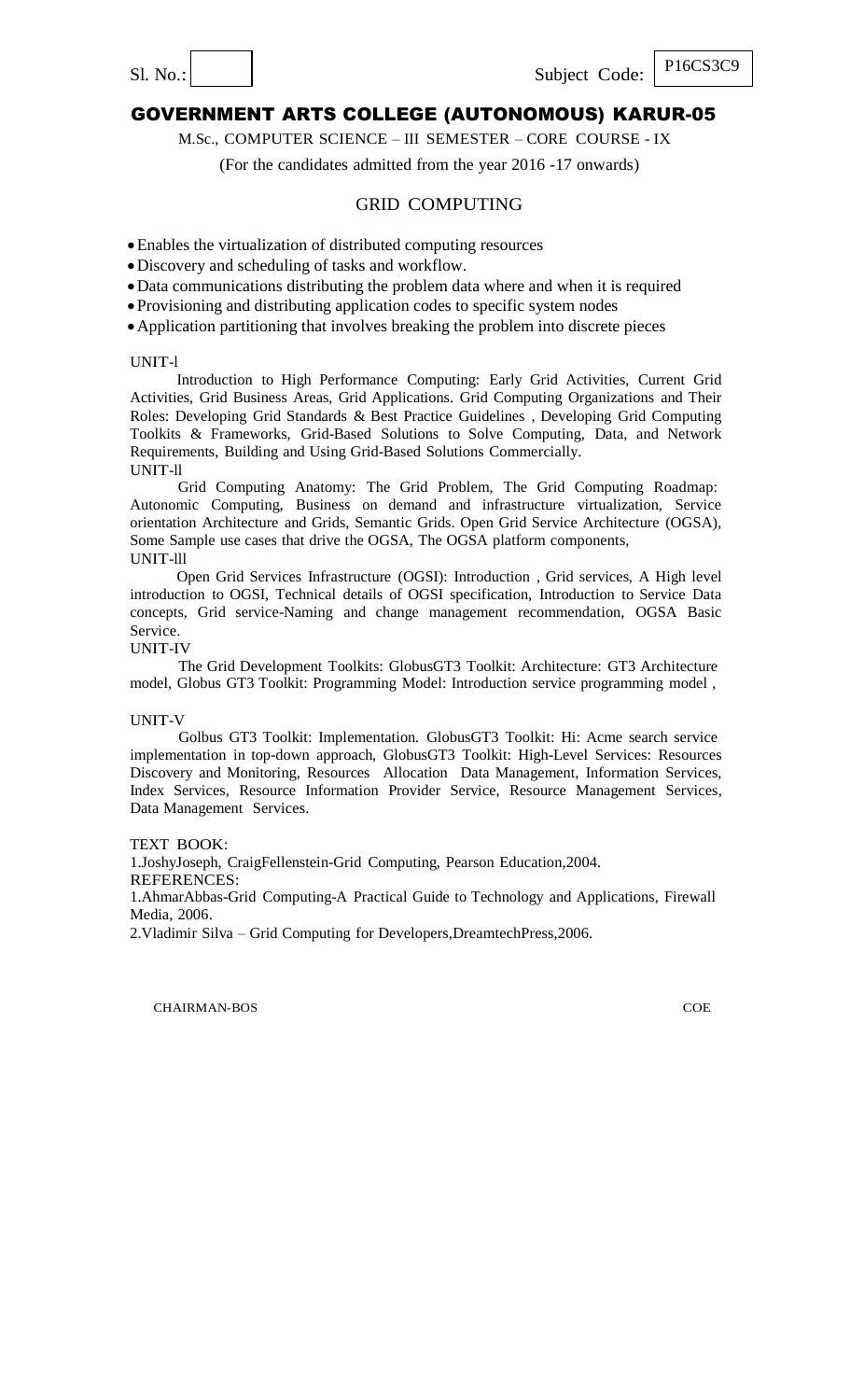#### Sl. No.: Subject Code: P16CS3C10P GOVERNMENT ARTS COLLEGE (AUTONOMOUS) KARUR-05

M.Sc., COMPUTER SCIENCE – III SEMESTER – CORE COURSE - X

(For the candidates admitted from the year 2016 -17 onwards)

## WEB DEVELOPMENT LAB

Skill to create functionality in the web pages by using programming languages

- To create applications, websites, services, products that run through the internet
- It's a field that provides many opportunities for hands-on learning

To interact with new tools and learn new skills

- 1. Develop a package for demonstrating an application using java with JDBC connectivity.
- 2. Develop a package for our department student profile maintenance system.
- 3. Develop a web site for e-commerce applications such as flipkart, snapdeal, shopclues
- 4. Develop web pages for displaying current events and schedules for department activities.
- 5. Develop web pages for performing network services (Airtel, Aircel and vodaphone).
- 6. Develop the digital library for our department.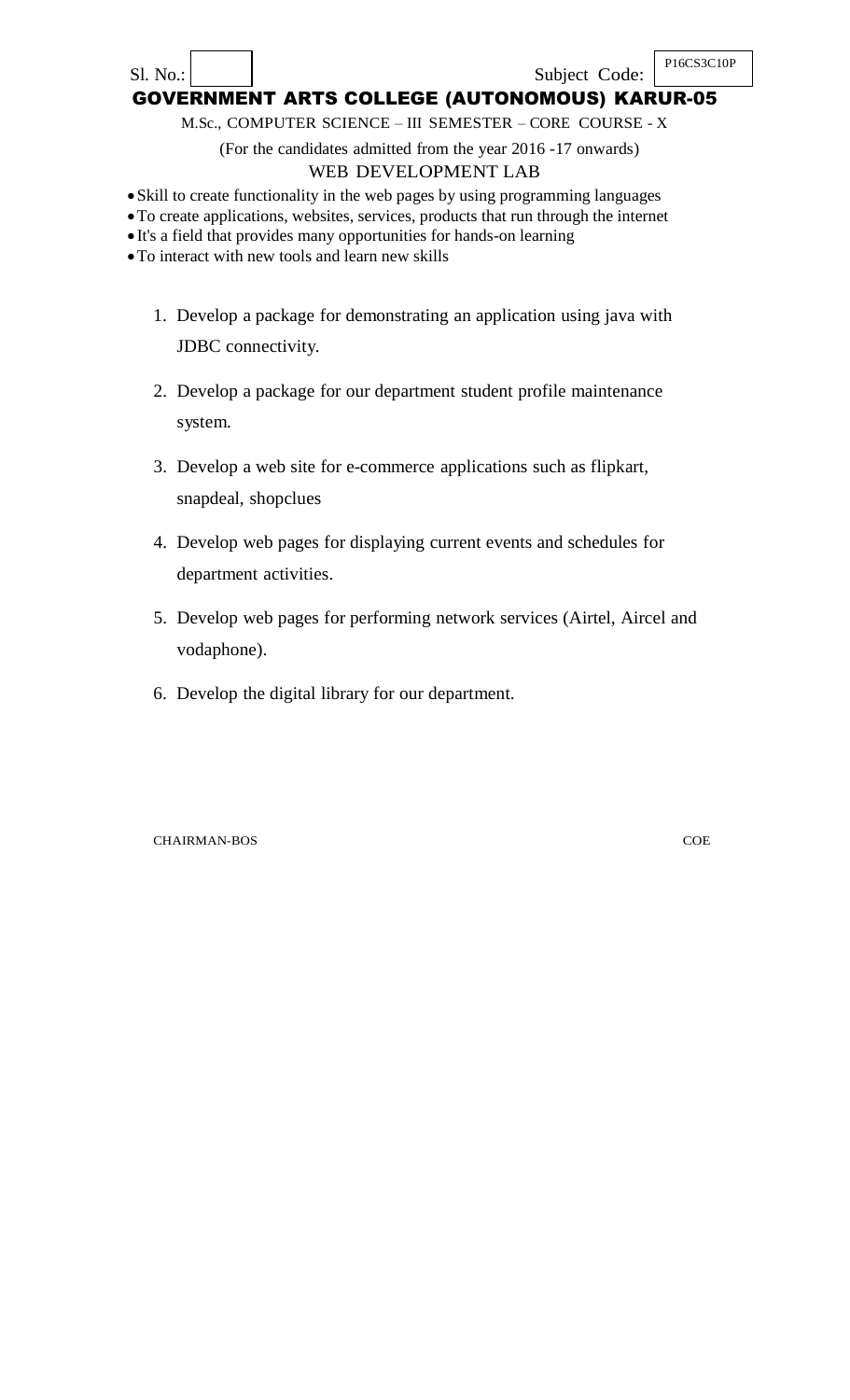M.Sc., COMPUTER SCIENCE – III SEMESTER – CORE COURSE - XI

# (For the candidates admitted from the year 2016 -17 onwards)

## PRINCIPLES OF SOFTWARE TESTING

- Design test cases suitable for a software development for different domains.
- Identify suitable tests to be carried out.
- Prepare test planning based on the document.
- Document test plans and test cases designed.
- Use of automatic testing tools.
- Develop and validate a test plan

## UNIT-I

Software Development Life Cycle Models: Phases of software project- Quality, Quality Assurance, and Quality Control-Testing, verification, and validation-Process model to represent different phases-Life cycle models. Types of testing: White box testing: What is white box testing?-Static Testing-Structural testing-Challenges in white box testing.

### UNIT-II

Black box testing: What is Black box testing?-Why is Black box testing?-When to do Black box testing?-How to do Black box testing? - Integration testing: What is integration testing?- Integration testing as a type of testing-Integration testing as a phase of testing-scenario testingdefect bash.

### UNIT-III

System and Acceptance testing: System testing overview-Why is system testing done?- Functional versus nonfunctional testing-Functional system testing-Non-functional testing-Acceptance testing

Performance testing: Introduction-Factors governing performance testing-Methodology for performance testing-Tools for performance testing- Process for performance testing

#### UNIT-IV

Regression testing: What is Regression testing?- Types of regression testing-When to do regression testing?-How to do regression testing?-Best practices in Regression testing.

Ad Hoc testing: Overview of Ad hoc testing- Buddy testing- Pair testing- Exploratory testing-Iterative testing- Agile and extreme testing- Defect seeding

### UNIT-V

Testing of object oriented systems: Introduction-Primer on object oriented software- Differences in OO testing.

Usability and accessibility testing: What is usability testing? - Approach to usability-When to do usability testing?-How to achieve usability?-Quality factors for usability-Aesthetics testingaccessibility testing-Tools for usability-Usability lab setup-Test roles for usability.

#### TEXT BOOK:

1. Srinivasan Desikan, Gopalaswamy Ramesh, "Software testing" Principles and Practices, Pearson Education, New Delhi,2006.

### REFERENCES:

- 1. Introducing Software Testing Louis Tares, Addison Wesley Publication, First Edition.
- 2. Software Testing, Ron Patton, SAMS Tech Media, Indian Edition 2001 Software Quality Producing practical, Consistent software – Mordechai Ben – Menachem, Gary S. Marliss, Thomson Learning, 2003.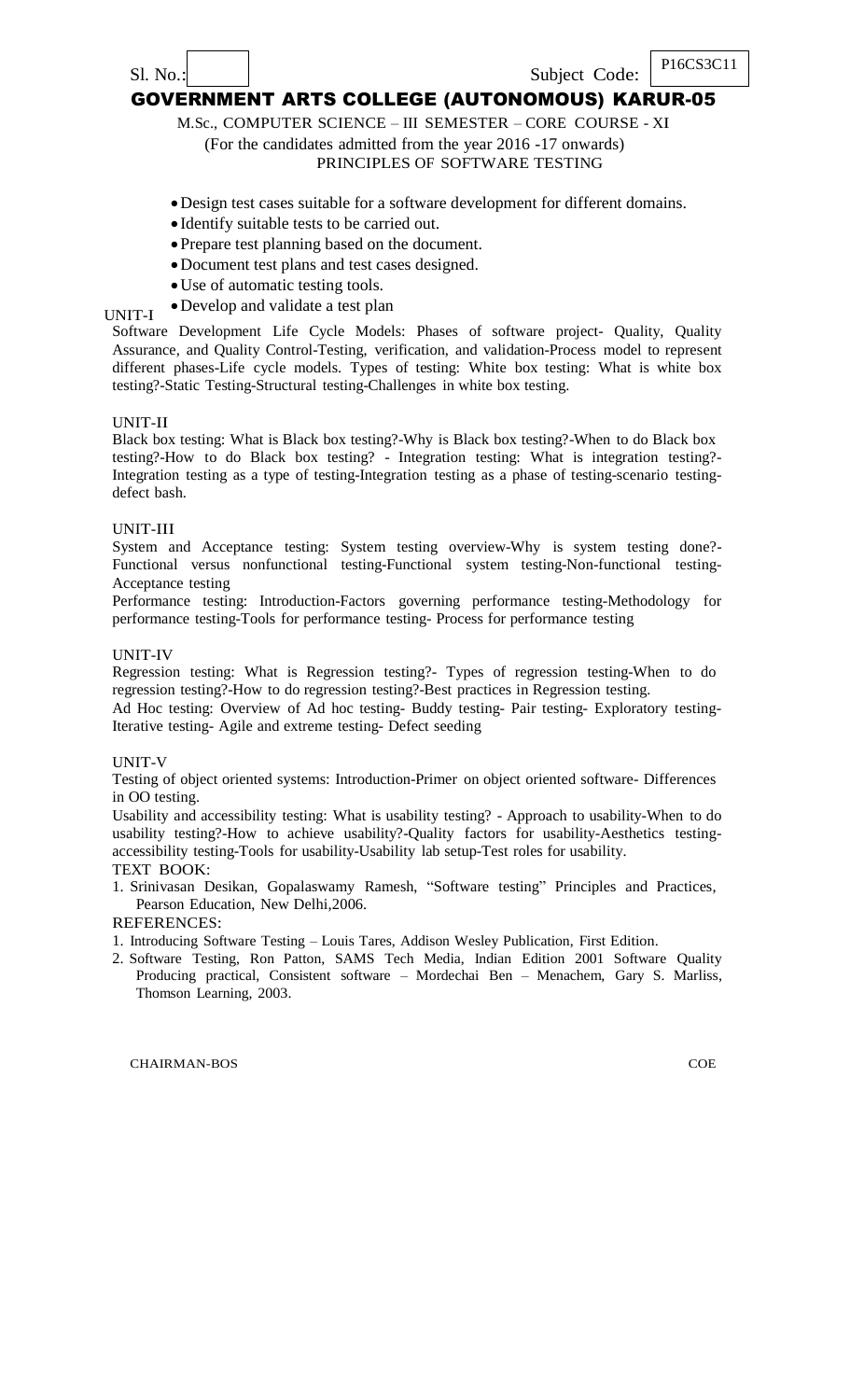M.Sc., COMPUTER SCIENCE – III SEMESTER – CORE COURSE - XII

### (For the candidates admitted from the year 2016 -17 onwards)

## EMBEDDED SYSTEMS

- An Embedded system is one that has computer hardware and software embedded in it as one of its components.
- Simpler programming, when comparing to C/C++ or assembly. Rich and Useful APIs (one standard and several custom)
- A multiprocessor system consists of a multiple number of processors, including multi-core processors, which share main memory and I/O devices.
- An embedded system is a special computer system that is designed to perform dedicated functions with real-time computing constraints.
- Here, a symbolic execution framework is utilized to achieve test target coverage for control system hardware and software.

#### UNIT – I

Introduction to Embedded systems – processor in the system – software embedded into a system – structural units in a processor – processor, memory selection, Memory devices - Allocation of memory to program segments and blocks and memory map of a system.

### UNIT – II

Device drivers – Interrupt servicing mechanisms – context and periods for context switching - Programming concepts and Embedded programming in C and C++: Software programming in ALP and in high level language  $(C - C)$  program elements: Header source files and preprocessor directives – Macros and functions: Data types – data structures – modifiers – statements – loops and pointers – Embedded programming in C++ and Java.

#### UNIT – III

Program modeling concepts in single and multiprocessor systems – software – development process: modeling process for software analysis – programming model for event controlled or response time constrained real time program- modeling of multiprocessor systems. Multiple processes – sharing data by multiple tasks and routines – inter process communications.

#### UNIT – IV

Real time operating systems: OS services – IO sub systems – Real time and embedded operating systems – Interrupt routines in RTOS environment – RTOS task scheduling models, Interrupt latency and response times of the task as performance metrics – performance metrics in scheduling models.

### $UNIT - V$

Hardware Software code design: Embedded system project management – Embedded system design and Co-design Issues – Design Cycle – uses of target system – use of software tools for development – use of scopes and logic analysers for system hardware tests – issues in embedded system design.

#### Text Books:

1. Embedded systems – Architecture, Programming and Design By Raj Kamal – TMH, 2007.

#### REFERENCE:

1. Mohamed Ali Maszidi & Janice Gillispie Maszidi, " The 8051 Microcontroller and Embedded System", Pearson Publishers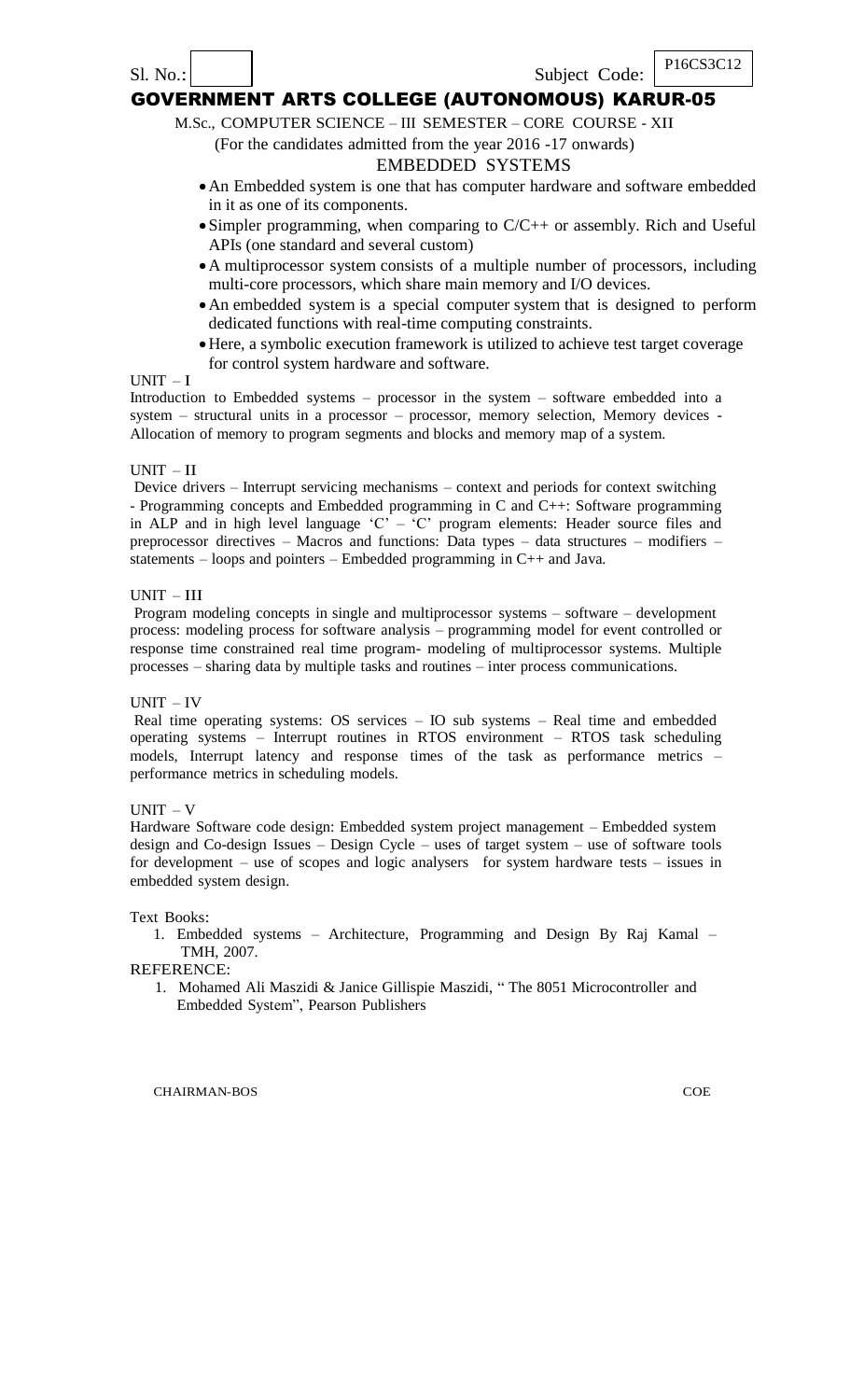### Sl. No.: Subject Code:

P16CS3E3

## GOVERNMENT ARTS COLLEGE (AUTONOMOUS) KARUR-05

M.Sc., COMPUTER SCIENCE – III SEMESTER – ELECTIVE COURSE - III

(For the candidates admitted from the year 2016 -17 onwards)

## RESEARCH METHODOLOGY

To inculcate in the research knowledge in the student mind.

Identify the appropriate parameters for a particular application

A system of methods used to help students in a particular area of study or activity

- Develop the skills to solve complex real world problems for decision support
- Choose the appropriate technologies, algorithms, and approaches for the related issues
- Improve overall application performance due to technology that can balance resources

#### UNIT I

Research Methodology: An Introduction : Meaning of Research – Objectives of Research – Motivation in Research – Types of Research – Research Approaches – Significance of Research – Research Methods versus Methodology – Research and Scientific Method – Importance of knowing How Research is Done – Research Process – Criteria of Good Research – Problems Encountered by Researchers in India.

Defining the Research Problem: What is Research Problem? – Selecting the Problem – Necessity of Defining the Problem – Technique involved in Defining a Problem – An Illustration –Conclusion.

#### UNIT II

Methods of Data Collection: Collection of Primary Data – Observation Method – Interview Method – Collection of Data through questionnaires – Collection of Data through Schedules – Difference between Questionnaires and Schedules – Some other Method s of Data Collection – Collection of Secondary Data – Selection of Appropriate Method for Data Collection – Case Study Method.

Processing and Analysis of Data: Processing Operations – Some Problem in Processing – Elements / Types of Analysis – Statistics in Research – Measures of Central Tendency – Measures of Dispersion – Measures of Asymmetry – Measures of Relationship – Simple Regression Analysis – Multiple Correlation and Regression – Partial Correlation – Association in Case of Attributes – Other Measures.

#### UNIT III

Introduction: Cloud Computing at a Glance, Historical Developments, Building Cloud computing Environments, Computing Platforms and Technologies. Principles of Parallel and Distributed Computing: Eras of computing, Parallel Vs Distributed Computing, Elements of Parallel and Distributed Computing, Technologies for Distributed Computing. UNIT IV

Virtualization: Introduction, Characteristics, Taxonomy of Virtualization Techniques, Virtualization and Cloud Computing, Pros and Cons of Virtualization, Technology Example. UNIT V

Analytics – Nuances of big data – Value – Issues – Case for Big data – Big data options Team Challenge – Big data sources – Acquisition – Nuts and Bolts of Big data. Features of Big data – Security, Compliance, auditing and protection – Evolution of Big data – Best practices for Big Data Analytics – Big data characteristics – Volume, Veracity, Velocity, Variety – Data Application and Integration tools.

TEXT BOOKS:

- 1. Kothari C.R., "Research Methodology Methods and Techniques", Second Revised Edition, New Age International Publishers Ltd., New Delhi, 2005. 2. Rajkumar Buyya, Christian Vecehiola and S. Thamarai Selvi, " Mastering Cloud Computing", MGH New Delhi,
- 2013. 3. Frank J Ohlhorst, "Big Data Analytics: Turning Big Data into Big Money" Wiley and SAS Business Series, 2012.
- REFERENCES:

1. Mohamed Kantardzic, "Data mining concepts, models, methods, and algorithms", Siley Interscience, 2003

2. Micahel Miller, "Cloud Computing", Pearson Education, 2012.

3. Berkb Eurht and Armando J. Escalante, "Handbook of Cloud Computing", Springer 2010.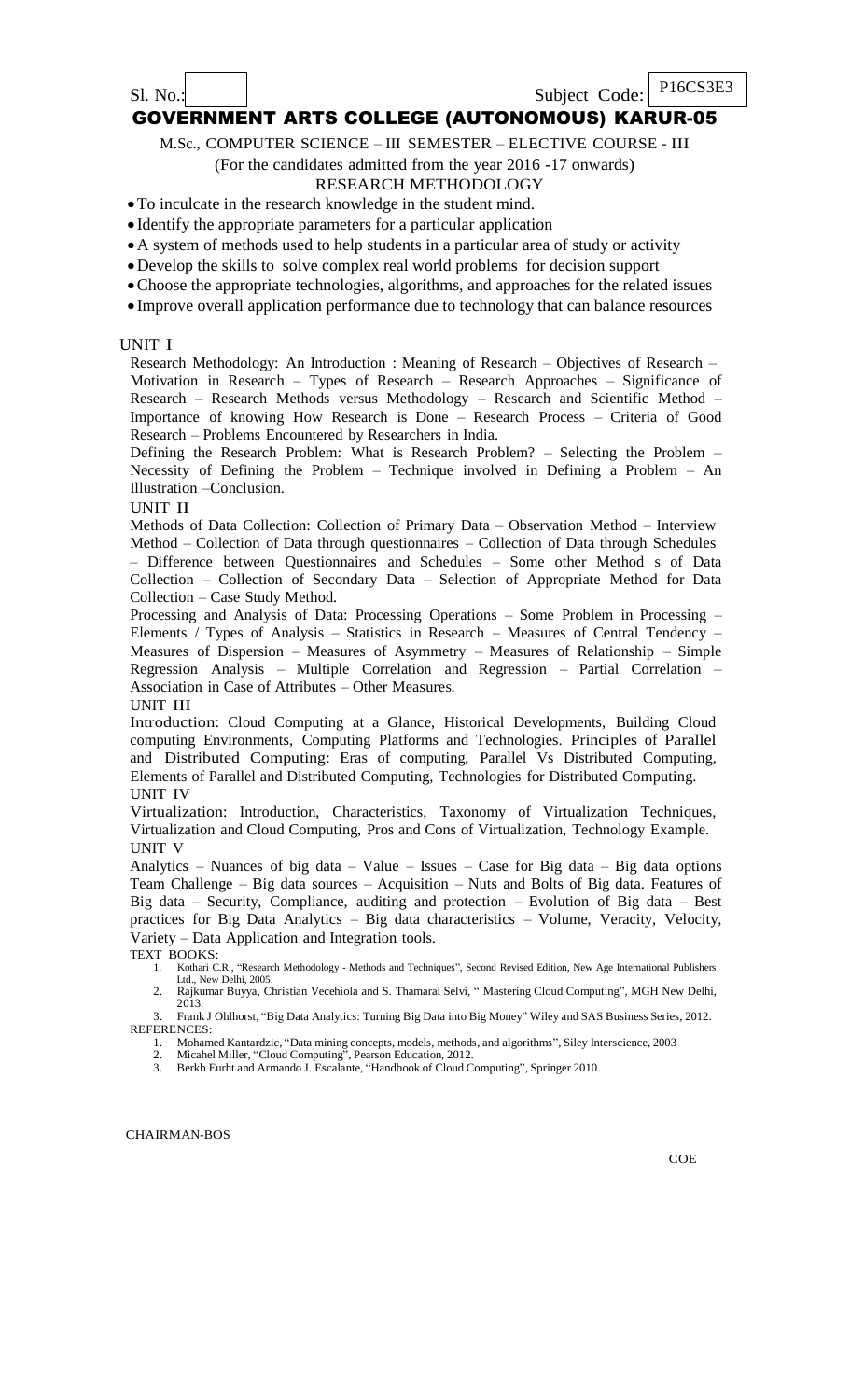#### P16CS4C13 Sl. No.: Subject Code: GOVERNMENT ARTS COLLEGE (AUTONOMOUS) KARUR-05

M.Sc., COMPUTER SCIENCE – IV SEMESTER – CORE COURSE - XIII (For the candidates admitted from the year 2016 -17 onwards)

### OPEN SOURCE TECHNOLOGIES

Students are exposed to use free open source software environment.

Understanding of server side programming in an effective manner.

Inculcate to the students to use appropriate database for real time applications.

To develop the design aspect of new emerging technologies using PHP.

UNIT I

Introduction : Open Source – Open Source vs. Commercial Software – What is Linux? - Free Software – Where I can use Linux? Linux Kernel – Linux Distributions

#### UNIT II: LINUX

Introduction: Linux Essential Commands – File system Concept - Standard Files - The Linux Security Model - Vi Editor - Partitions creation - Shell Introduction - String Processing - Investigating and Managing Processes - Network Clients - Installing Application

### UNIT III: APACHE

Introduction - Apache Explained - Starting, Stopping, and Restarting Apache - Modifying the Default Configuration - Securing Apache - Set User and Group - Consider Allowing Access to Local Documentation - Don't Allow public html Web sites - Apache control with .htaccess

#### UNIT IV: MySQL

Introduction to MY SQL - The Show Databases and Table - The USE command - Create Database and Tables - Describe Table - Select, Insert, Update, and Delete statement - Some Administrative detail - Table Joins - Loading and Dumping a Database.

### UNIT V: PHP

PHP Introduction- General Syntactic Characteristics- PHP Scripting -Commenting your code - Primitives, Operations and Expressions - PHP Variables - Operations and Expressions Control Statement - Array – Functions - Basic Form Processing - File and Folder Access - Cookies - Sessions - Database Access with PHP - MySQL - MySQL Functions - Inserting Records - Selecting Records - Deleting Records - Update Records.

### TEXT BOOK:

1. "Open Source Web Development with LAMP using Linux, Apache, MySQL, Perl and PHP", James Lee and Brent Ware, Dorling Kindersley(India) Pvt. Ltd, 2008 REFERENCE:

1. "Setting up LAMP: Getting Linux, Apache, MySQL, and PHP and working Together", Eric Rosebrock, Eric Filson, Published by John Wiley and Sons, 2004.

CHAIRMAN-BOS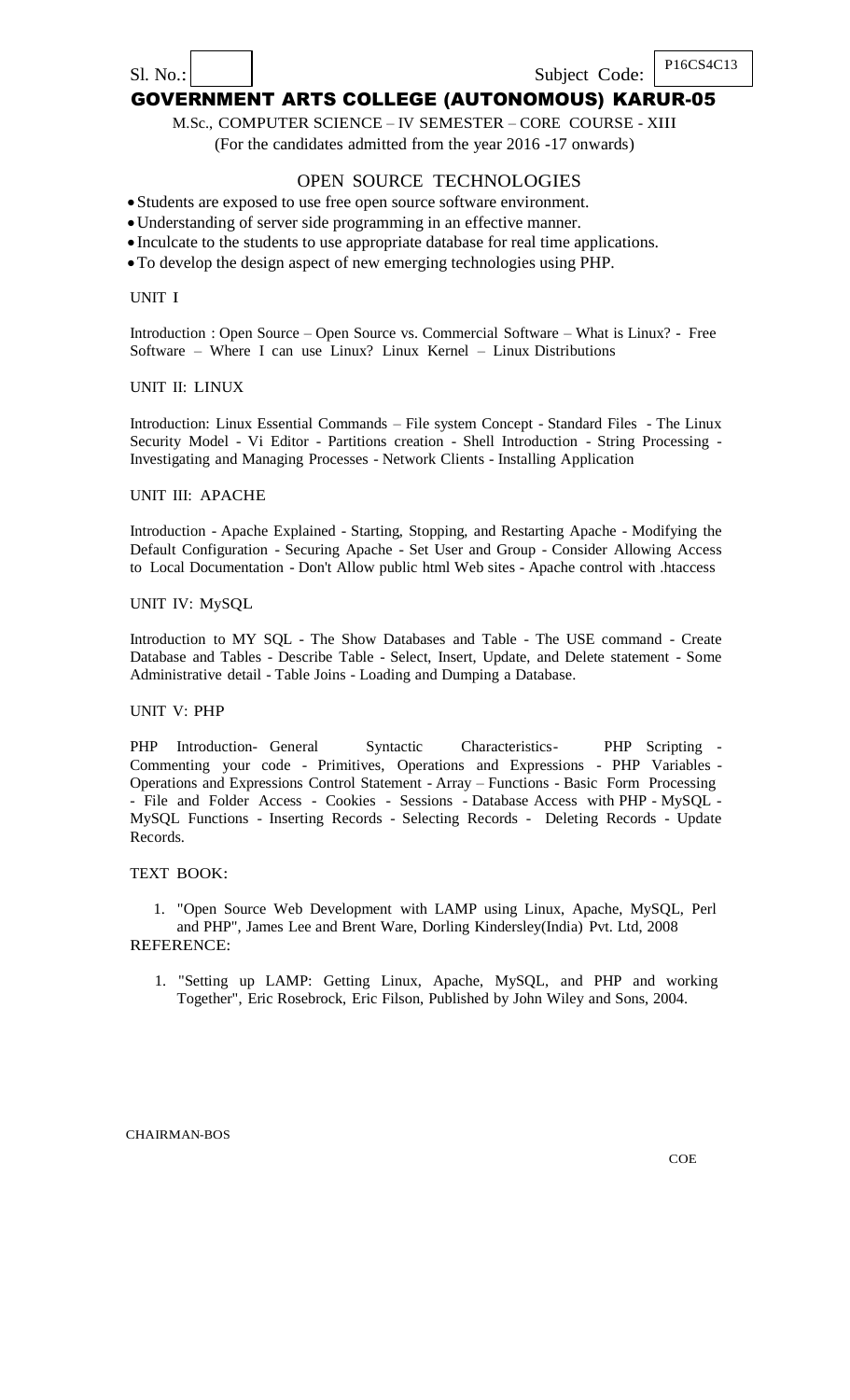M.Sc., COMPUTER SCIENCE – IV SEMESTER – CORE COURSE -XIV (For the candidates admitted from the year 2016 -17 onwards)

## OPEN SOURCE TECHNOLOGIES LAB

- Students can know about the important of Linux library functions and system calls
- To Understand, analyze and apply the role of languages like HTML,PHP ,Linux, Mysql and Apache
- Build web applications using PHP with Mysql
- Effectively use software development tools including libraries, preprocessors, compilers, linkers, and make files
	- 1. Demonstrate Basic Linux commands.
	- 2. Write Linux Shell Script Program to find Area of Square, Rectangle, Circle
	- 3. Write Linux Shell Script Program to print your Address "n" times
	- 4. Write Linux Shell Script Program to reverse a number
	- 5. Write Linux Shell script Program to accept a character and check whether it is an
		- a. Lower case alphabet
		- b. Upper case alphabet
		- c. A digit
		- d. Special symbol
		- e. Vowel

Using case control structure

- 6. Write a program to containing colours and colour codes generated by mixing PHP with HTML.
- 7. Build the program to convert rupees to dollar"s value converter using PHP.
- 8. Write the program in PHP to processing a member registration form.
- 9. Write a PHP script to find the value in an array.
	- a. Removing duplicate d. Sorting arrays
	- b. Randomizing reversing arrays e. Merging arrays
	- c. Searching arrays f. comparing arrays
- 10. Create a web form for the user to enter his or her date of birth to find the age.
- 11. Write a program to encrypt the plain text using PHP.
- 12. To create the photo gallery in PHP.
- 13. Adding a employees to a database and display employee list using PHP and MySQL.
- 14. To create personal to do list using PHP.
- 15. Build a login form in PHP using MySQL.
- 16. Write a program to tracking previous visit to a page.
- 17. Design a web form for place on order validating input using PHP.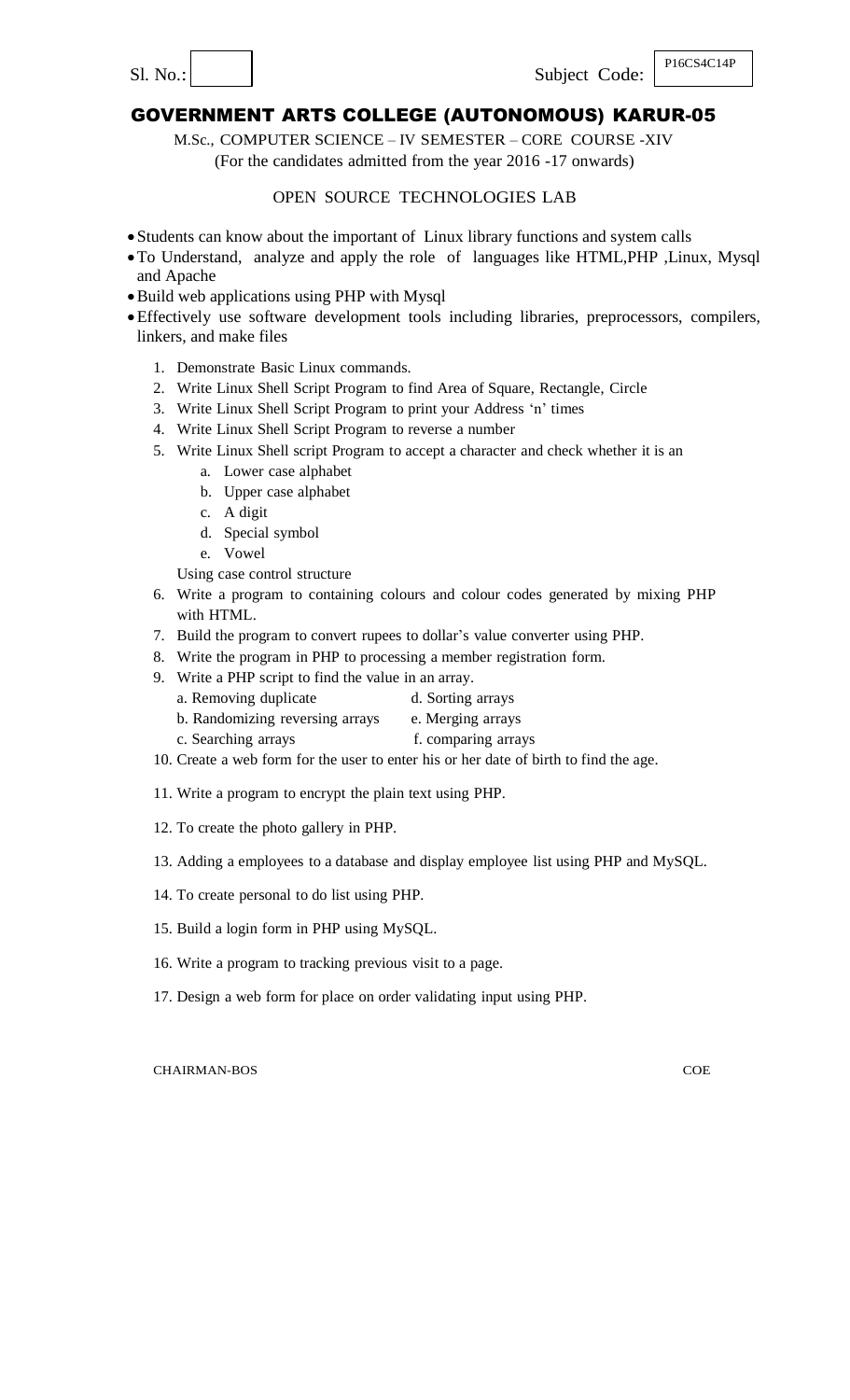M.Sc., COMPUTER SCIENCE –IV SEMESTER – ELECTIVE COURSE -IV

(For the candidates admitted from the year 2016 -17 onwards)

### HUMAN - COMPUTER INTERACTION

Outline and use of **HCI** design principles, standards and guidelines

- Describe the human computer interaction with other fields.
- Students know about the social mechanisms that are used by people to communicate and collaborate.
- Students to think constructively and analytically about how to design and evaluate interactive technologies.
- To know the main principles of a user-centered approach.

#### UNIT I

Introduction: Cognitive Psychology and Computer Science-Capabilities of Human- Computer Interaction(HCI)-Goals of Human-Computer Interaction(HCI)-Roles of Human, Computer and Interaction in HCI-Basic User Interfaces-Advanced User Interfaces-Justification of Interdisciplinary Nature-Standard Framework of HCI-HCI Design Principles-Interface Levels in HCI- Steps in Designing HCI Applications- Graphical User Interface Design- Popular HCI Tools-Architecture of HCI Systems-Advances in HCI- Overview-HCI Sample Exercises.

UNIT II

Usability Engineering: Introduction-HCI and Usability Engineering-Usability Engineering Attributes- Process of Usability-Need for Prototyping

Modeling of Understanding Process: Introduction-Goals, Operators, Methods and Selection Rules(GOMS)- Cognitive Complexity Theory(CCT)-Adaptive Control of Thought-Relational(ACT-R)- State, Operator and Result (SOAR)- Belief-Desire-Intention(BDI)-ICARUS-Connectionist Learning with Adaptive Rule Induction On-line(CLARION)-Subsumption Architecture.

UNIT III

Spoken Dialogue System: Introduction –Factors Defining Dialogue System-General Architecture of a Spoken Dialogue system-Dialogue Management (DM) Strategies-Computational Models for Dialogue Management-Statistical Approaches to Dialogue Management-Learning Automata as Reinforcement Learners

Recommender Systems: Introduction –HCI Study based on Personalization-Personalization in

Recommender Systems-Relational between Information Filtering and Recommender Systems-Application Areas of Recommender Systems- Recommender Systems Field as an Interdisciplinary Area of Research- Phases of Recommender Systems-User Profiling Approaches-Classification of Recommendation Techniques-Advantages and Disadvantages of Recommender System Approaches- Need of Software Agent-Based Approach in Recommender Systems-Evaluating Recommender Systems-Integrated Framework for Recommender Systems

UNIT IV

Advanced Visualization Methods: Ontology Definition-Ontology Visualization Methods-Space Dimensions of Ontology Visualization- Ontology Languages- Ontology Visualization Tools- Ontology Reasoning-Reasoner - Case Study 1: Teaching Ontology with C Programming Language- Case Study 2: Activity for Ontology Creation with a Case of a Software Company Scenario- Case Study 3: Activity for History Ontology Creation. UNIT V

Ambient Intelligence: The New Dimension of Human-Computer Interaction: Introduction-Ambient Intelligence Definition –Context-aware Systems and Human-Computer Interaction-Middleware- Modelling Data for AmI Environment-Development of Context-awareness Future in Smart Class Room-A Case Study-Context-aware agents for developing AmI Applications- A Case Study.

TEXT BOOK:<br>1. "Human-Co

"Human-Computer Interaction", K.Meena and R.Sivakumar, PHI Learning Private Limited, Delhi, 2015.

REFERENES:<br>1. Human

- 1. Human Computer Interaction, Third Edition, "Alan Dix, Janet Finlay, Gregory D. Abowd and Russell Beale", Pearson Education, 2004.
- 2. Human Computer Interaction in the New Millennium, "John C. Carroll", Pearson Education" 2002.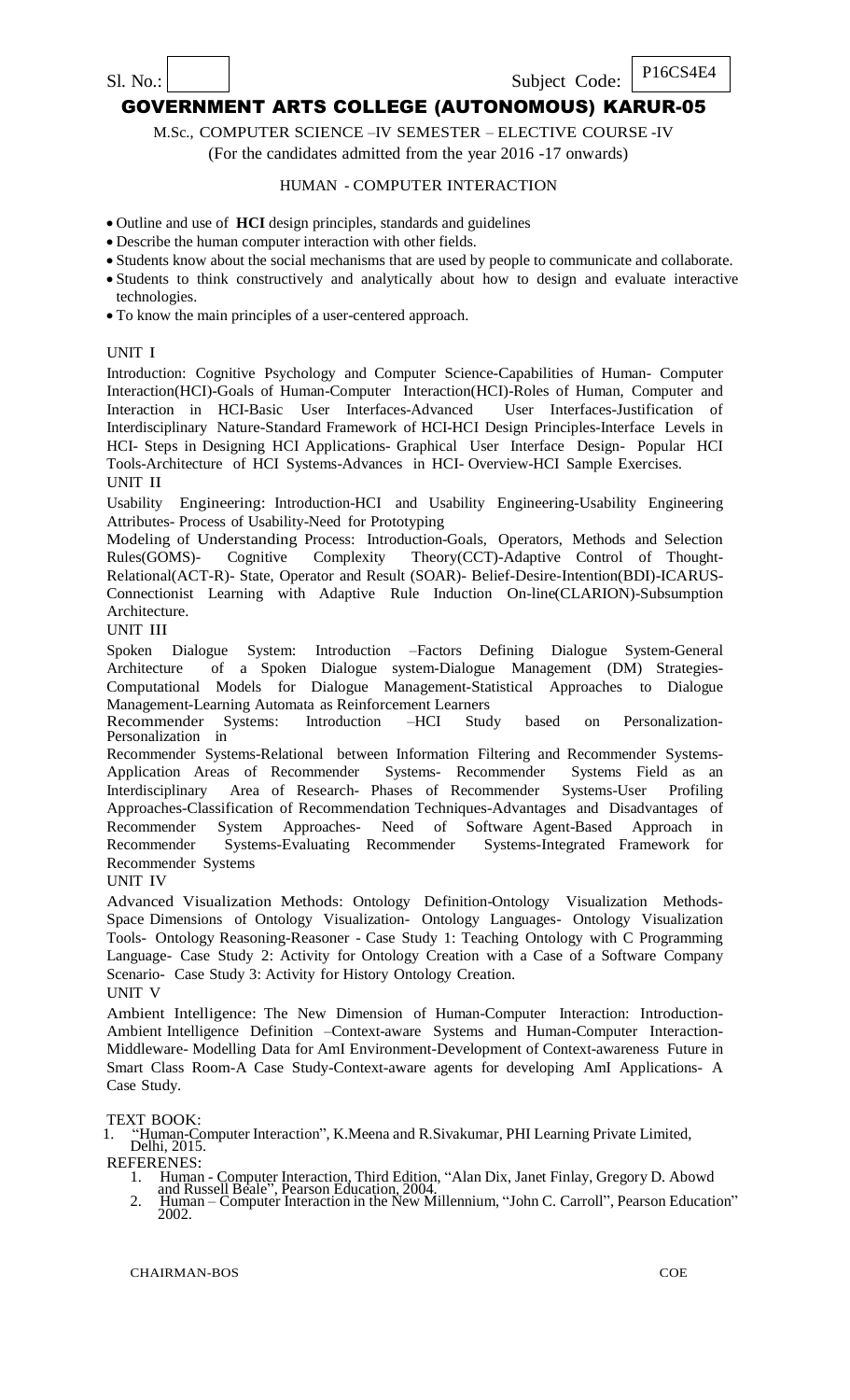# $\text{S1. No.}:$  Subject Code: P<sup>16CS4E5</sup> GOVERNMENT ARTS COLLEGE (AUTONOMOUS) KARUR-05

# M.Sc., COMPUTER SCIENCE – IV SEMESTER – ELECTIVE COURSE - V

(For the candidates admitted from the year 2016 -17 onwards)

### SOFT COMPUTING

- To learn about the how to make the computers think by itself.
- To know about various training algorithms
- Impart the knowledge of Fuzzy concept to the real world application
- Provide the mathematical background for optimization associated with soft computing
- Analyze the genetic algorithm and their applications.

#### UNIT-I

INTRODUCTION: Neural Networks : Application Scope of Neural Networks – Fuzzy Logic

– Genetic Algorithm – Hybrid Systems – Soft Computing. Artificial Neural Network: An Introduction- Fundamental concept-Evolution of Neural Networks-Basic Models of Artificial Neural Network – Important Terminologies of ANNs-McCulloch-Pitts Neuron- Linear Separability - Hebb Network.

### UNIT-II

Supervised Learning Network :Introduction – Perceptron Networks – Adaptive Linear Neuron (Adaline) – Multiple Adaptive Linear Neurons – Back-Propagation Network-Radial Basis Function Network.

### UNIT-III

Associative Memory Networks: Introduction- Training Algorithms for Pattern Association-

Auto associative Memory Network – Hetero associative Memory Network – Bidirectional Associative Memory (BAM) – Hopfield Networks – Iterative Auto associative Memory Networks – Temporal Associative Memory Network – Unsupervised Learning Networks :

Introduction - Kohonen Self-Organizing Feature Maps – Learning Vector Quantization – Counter propagation Networks- Adaptive Resonance Theory Networks.

### UNIT-IV

Introduction to Classical Sets and Fuzzy Sets: Introduction – Classical Sets (Crisp Sets) – Fuzzy Sets – Classical Relations and Fuzzy Relations: Introduction – Cartesian Product of Relation – Classical Relation – Fuzzy Relations – Tolerance and Equivalence Relations –Non interactive Fuzzy sets. Defuzzification: Introduction – Lambda – Cuts for Fuzzy Sets(Alpha- Cuts) – Lambda-Cuts for Fuzzy Relations – Defuzzification Methods.

### UNIT-V

Genetic Algorithm: Introduction – Basic Operators and Terminologies in GAs – Traditional Algorithm vs. Genetic Algorithm – Simple GA – General Genetic Algorithm – The Schema Theorem – Classification of Genetic Algorithm – Holland Classifier Systems – Genetic Programming – Applications of Soft Computing. TEXT BOOK:

1. "Principles of Soft Computing ", S.N.Sivanandam, S.N. Deepa, Wiley-India I Edition 2007

### REFERENCE:

1. "Soft Computing Fundamentals and Applications ", Dilip K. Pratihar , Narosa Publishing House Edition